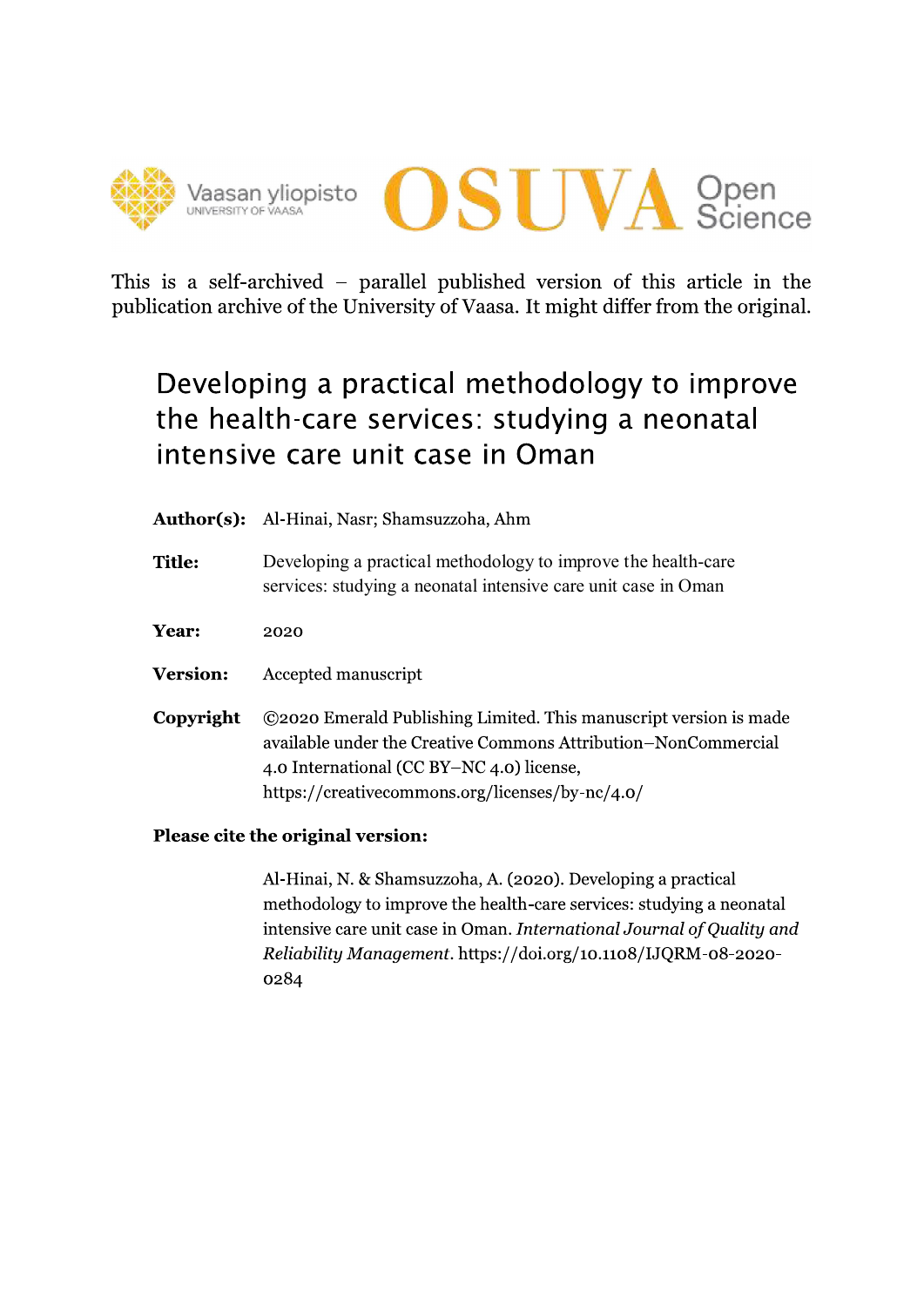## **Developing a practical methodology to improve the healthcare services: studying a neonatal intensive care unit case in Oman**

Nasr Al Hinai

*Department of Mechanical and Industrial Engineering, College of Engineering, Sultan Qaboos University, Muscat, Oman, and* Ahm Shamsuzzoha *School of Technology and Innovations, University of Vaasa, Vaasa, Finland*

#### **Abstract**

**Purpose** – This research study aims to develop a practical methodology to identify possible areas of improvements as well as exploring how to improve the healthcare staff flow within a selected department in a hospital.

**Design/methodology/approach** – It focuses on showing how to properly study and analyze the healthcare services and processes practiced at a selected department within a hospital. For this, several techniques like non-value adding activities, time motion study, spaghetti diagram, layout analysis, etc. are used.

Findings - To test the proposed methodology, a Neonatal Intensive Care Unit (NICU) of a hospital in Oman was considered as a case study. The study revealed that this unit has several potential improvements capabilities. Further, this study also discussed possible areas of improvements of this case unit and suggested how such improvements can be implemented.

**Originality/value** – Several possible improvements are suggested and are discussed with the hospital authority, which can be clarified as the re-layout of the NICU rooms, reorganization of the store to improve the staff flow, increase the work efficiency, introduction of HUSH policy, etc., which can enhance the entire operational system at the studied NICU.

**Keywords** Healthcare improvement, NICU, Six-sigma, Lean, Case study, Improvement Methodology, Oman

**Paper type** case study

#### **1. Introduction**

With the rapid developments in the field of healthcare, public and private hospitals are seeking to enhance their services and to improve their level of cares. There is no doubt that patient satisfaction is very important issue that needs a serious look (Benzies et al., 2019). However, the development of healthcare services must be viable with minimal cost such that hospital can run at an efficient way and avoid unnecessary increase in the already high healthcare costs. This indeed makes it a big challenge for hospitals and healthcare providers to satisfy these two competing objectives.

 It is an absolute necessity to ensure that continuous healthcare is provided to a person when he/she needs it. While many may argue that this healthcare is mainly needed after a person grow elderly, this in fact is not true. Healthcare needs start from the early signs of life as a fetus (beginning of pregnancy). Pregnancy period is a very sensitive period and it requires a special and continuous care for both, the mother and the baby. It takes around 40 weeks for fetus to grow completely inside the mother's womb. In some special cases, it may be required to remove the baby from mother's womb before completing this period due to health concerns related to either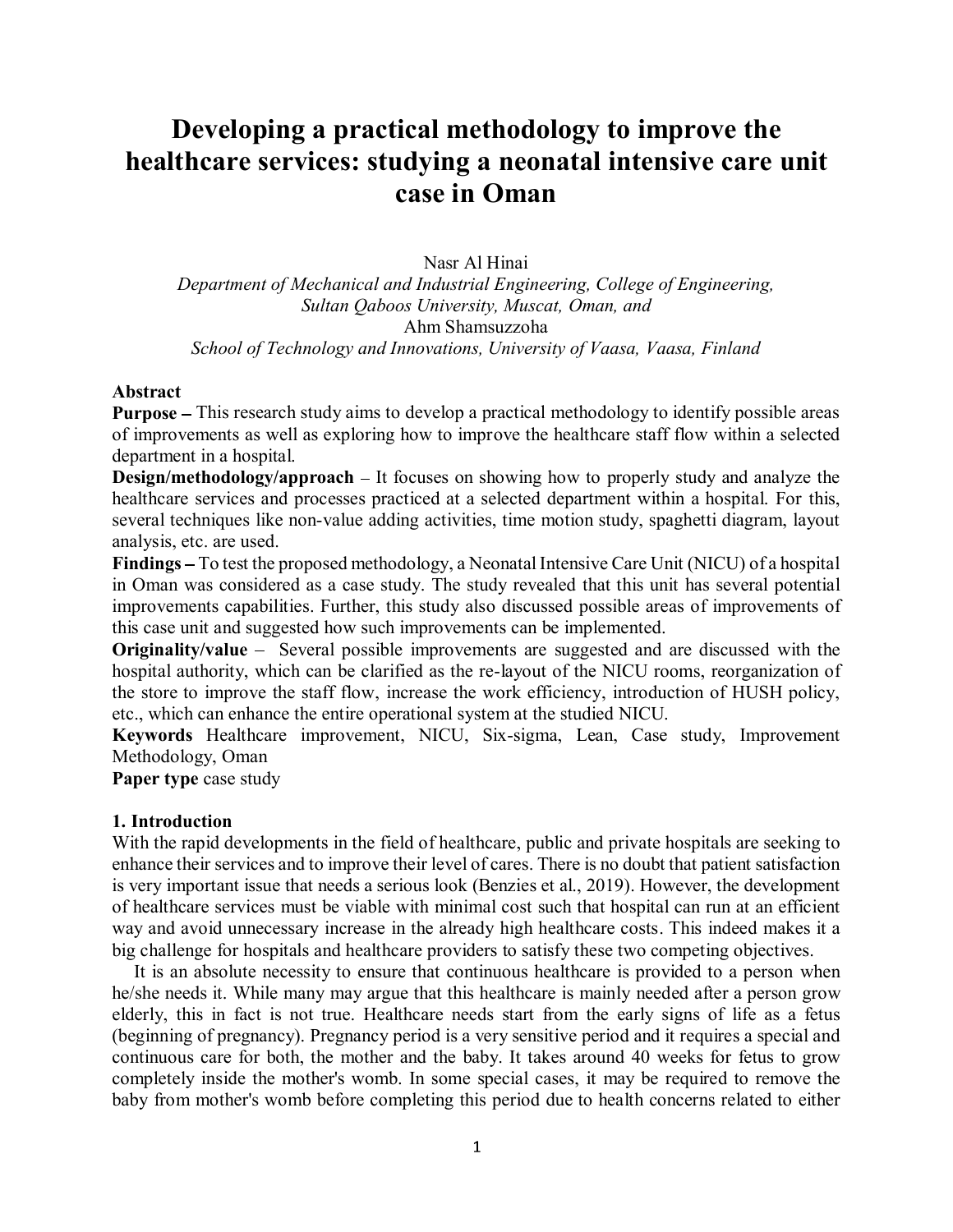the mother or her baby. Babies who are born before completing their pregnancy periods are referred to as premature babies (McGowan et al., 2017). Hospitals usually have a special unit dedicated to take care of those premature babies. Many hospitals refer to this unit as the Neonatal Intensive Care Unit (NICU). This unit is equipped with all the necessary equipment needed to take care of the premature babies. It has a specialized medical team consisting of physicians and nurses working in it. Their works start the moment the baby is removed from his/her mother's womb and it continues as long as it is needed.

 Normally, newborn babies undergo go through numerous physical changes once they are outside of their mothers wombs. Leaving the womb implies that a child can no more rely upon his/her mother's body and placenta for critical physiological needs like getting the nutrients and transferring the wastes outside of their bodies. However, the completely grown baby's organs start performing these basic operations to satisfy these needs. On the other hand, premature babies may not be able to do so as some of their vital organs are still under development or not functioning as required. Here, NICU plays a vital and essential role during the growing process of the premature baby to monitor and to provide all necessary help during this period. Hence, the nature of the work in such unit is intensive and delicate. This makes it a challenging work environment as many processes and procedures have to be performed for each premature baby and many of these premature babies may require different attention than the others. From this point of view, this study is mainly focusing on proposing a practical methodology framework that can be followed and implemented to improve healthcare services.

 To test the proposed methodology, it is applied to Neonatal Intensive Care Unit (NICU) in a local hospital in Oman. This case study aims to test the suggested methodology and to oversee how it can be used to study, analyze, define and suggest possible ways to improve the unit. Nevertheless, any suggested improvement to the unit has to be done under very restricted constraints of space, capacity and cost limitations. This study is therefore, emphasizes on how to use and apply methods and techniques such as lean and six sigma to increase the efficiency and improve the level of services at the NICU while meeting all the needs of the patients. This study is conducted after identifying and collecting the necessary data from the hospital, which were then carefully analyzed. Accordingly, from the data analysis several improvements and/or feasible solutions were proposed to improve the overall healthcare services at the NICU and to improve the staff flow within the unit. This study identified three main objectives, which are stated below:

- 1) To define proper approaches as necessary to investigate and to analyze the current operational processes at a healthcare unit.
- 2) To identify systematically possible problematic areas within the unit, where necessary improvements can be implemented.
- 3) To identify "non-value added" activities and to prioritize those activities to improve healthcare processes in the care unit.

All these three research objectives can be converted to three suitable research questions (RQs) that are answered within the scope of this research study. The three research questions are formulated as follows:

RQ 1: What are the effective processes to make the healthcare services more efficient?

RQ 2: What is the practical methodology to identify the bottlenecks in a healthcare unit for possible improvement?

RQ 3: How to identify the non-value added activities in a healthcare unit in order to prioritize its improvement?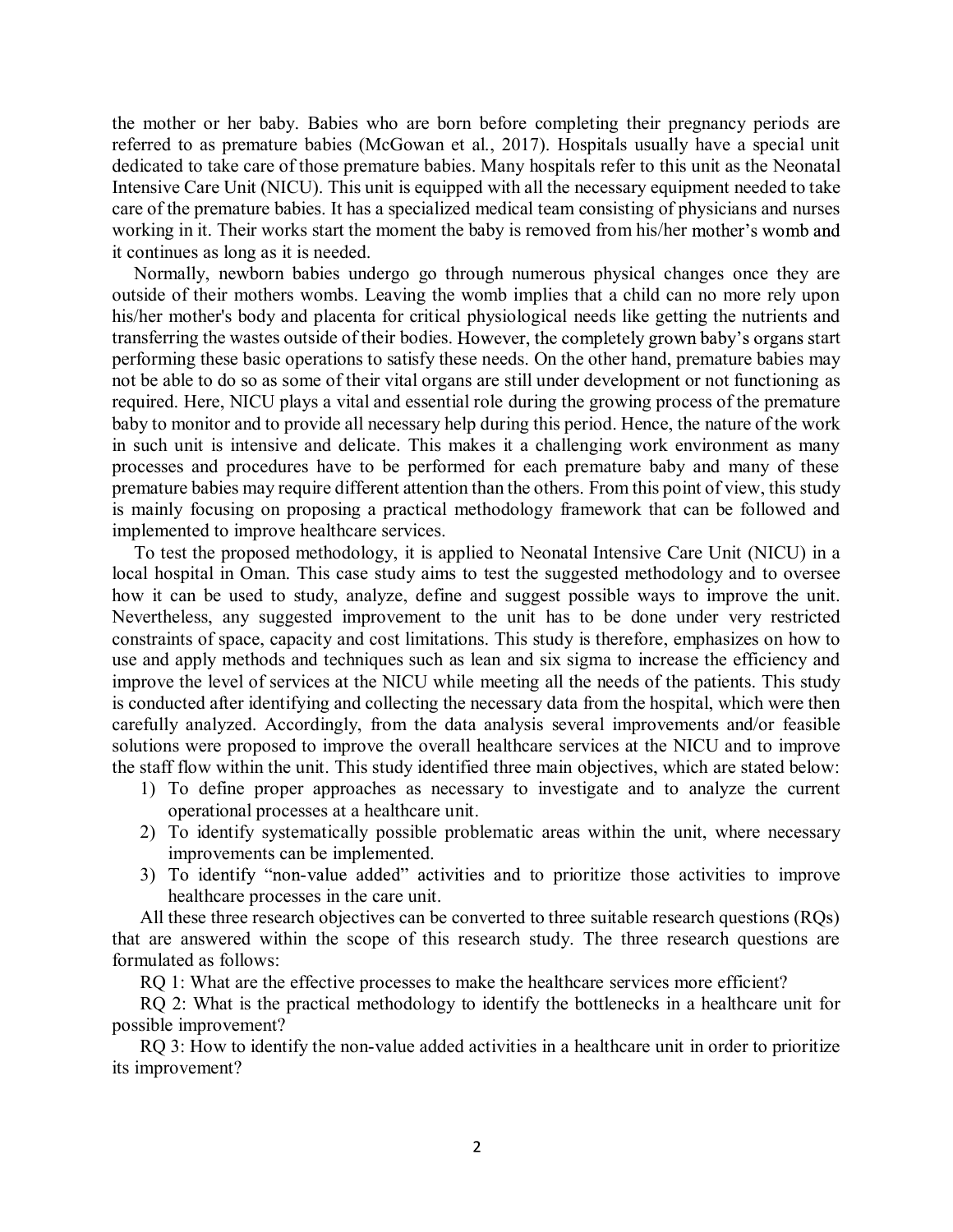First research question is answered by reviewing the literatures and consulting with expert opinions, while second research question is answered by proposing proper methodology to identify the associated bottlenecks within the concerned NICU area. Third research question is answered by sorting out the non-value added activities with the objective to make necessary changes to enhance the operational activities at NICU.

The remaining of this article is structured as follows: Section 2 presents literature reviews related to the premature babies and neonatal outcomes along with implementation of lean and Six-Sigma in healthcare. Section 3 highlights the study methodology, while brief description of the case study is provided in Section 4. Necessary data collection and study results are analyzed along with suggested improvements for staff flow, stores and noise level reduction in Section 5, whereas, Section 6 outlines suggested improvements in the NICU. Finally, Section 7 concludes the main findings and summarizes the study.

#### **2. Literature review**

#### *2.1 Premature babies and the need for improvements*

Studies shows that babies born earlier than their complete pregnancy period usually have a higher risk of death during the first year (Patel et al., 2015). While a typical pregnancy endures 40 weeks, babies born before 37 weeks are considered as premature (Chalmers, 2017; Lakshmanan et al., 2017). Infants born between 34 and 36 weeks are termed somewhat mildly premature, while moderate prematurity is characterized as between 32 and 34 weeks. Babies delivered before 32 weeks are viewed as very premature (Webmd, 2020). Joseph et al. (2000) did a statistical study on the birth of American and Canadian babies. According to this study, babies who are born even a week earlier may face a fundamentally more danger of death in their first year than babies who are born in full term. The authors highlighted that it has been generally trusted that infants who might be termed moderately (intermediate) did not confront the health risks of very premature. However, the records concluded that premature babies who were born one to three weeks earlier had around three times higher chances of death in the first year of their life in the US in 1995, while in Canada from 1992 to 1994 it was four and half times higher. The results of the study should prompt doctors to keep a closer eye on infants born prematurely.

 The NICU around the world achieved different developments levels by developing different means to solve the different challenges faced by these units. These developments resulted in providing better levels of care. Researchers studied, reviewed and discussed different methods to enhance the service performance and healthcare of NIC units around the world (Trajkovski et al., 2016; Jochen et al., 2018). Nevertheless, in the field of optimization, using mathematical approaches for modelling systems play an important role in understanding the system as well as how different parameters affect its overall performance. However, the overall hospital environment is an extremely complicated environment with many entities interacting with each other. Hence, attempting to develop a mathematical model describing a system of this nature becomes unrealistic approach. Therefore, approaches that treat the hospital units/wards/departments as a separate entity and then study and analyze them to explore how to improve them may ends up to be a more convenient approach. Along with this, many of the developed engineering concepts to improve the industrial sector proved to be very efficient to use in other fields, including the healthcare field. Indeed, many researchers concentrated on the successful implementation of applying lean and Six-Sigma concepts in healthcare to reduce waste and improve quality.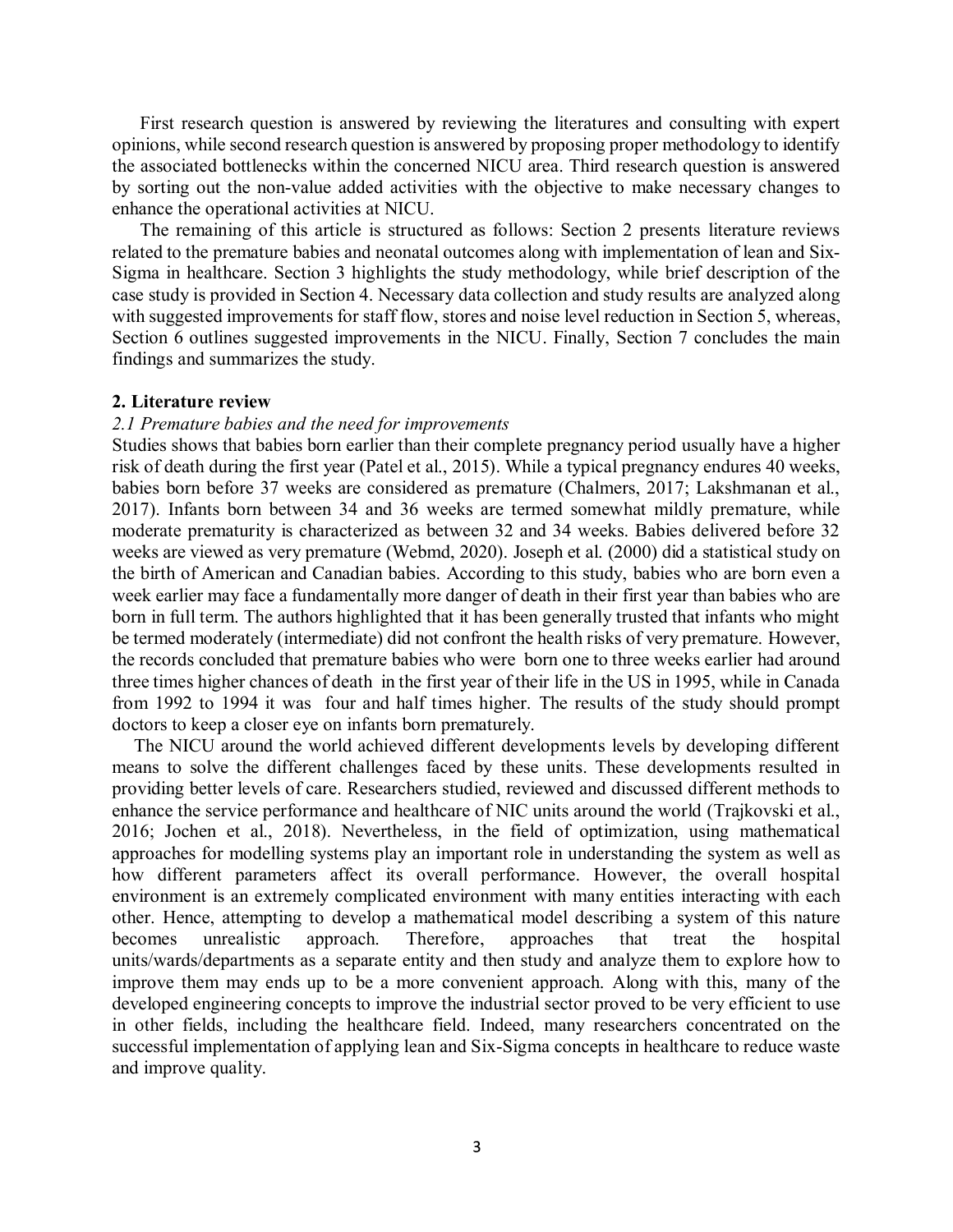#### *2.2 Reviews in neonatal outcomes*

The rapid developments in the care of premature babies and understanding of neonatal pathology and physiology improved dramatically the level of care for newborns. The EPICure study 2012 analyzed the survival rate to the age of 3 years of premature babies born at 22 to 26 weeks gestation in England (Moore et al., 2012). The data about premature babies has been collected and compared for the year 1995 and 2006. Authors follow-up those babies during their childhood stage. EPICure study signified that a 44% growing in the numbers of extremely premature babies being confess for neonatal care (Costeloe et al., 2009). The study likewise found that the proportion of babies who go out alive from the hospital rose for all premature babies born somewhere around 22 and 25 weeks increased from 40% in 1995 to 53% in 2006. Table 1 shows the proportion of babies born at each gestation who survived according to EPICure. It clearly confirms that the rates have risen significantly from 1995 to 2006.

| Gestational age at birth | 1995 survival | 2006 survival |
|--------------------------|---------------|---------------|
| 22 weeks                 | $1\%$         | $7\%$         |
| 23 weeks                 | 11%           | 22%           |
| 24 weeks                 | 26%           | 42%           |
| 25 weeks                 | 44%           | 66%           |

**Table 1.** Proportion of babies at each gestation who survived (Moore et al., 2012)

 This increase in percentage of survivals is contributed to the medical team interventions through the NICU. In these units, nurses are an important key to provide care for the premature babies. They are responsible for looking after them and providing the necessary care for them all day around. Nursing consideration in a neonatal unit can be variable and complex. Usually, work of nurses is divided into three main working shifts, morning shift, evening shift and night shift. The level of the daily responsibilities depends on the baby's condition. Thus, the workload on any given day at NICU can fluctuate contingent upon work requirement. Accordingly, the workplace can be stressful in many days. One component that extraordinarily upgrades the work fulfillment is having good communication within the staff. This is considered as a core competency for the neonatal nurse. Besides, neonatal nurses report that 'group soul' on a neonatal unit where associates helped one another, can help them to remain working in neonatal consideration.

## *2.3 Lean and Six-Sigma in healthcare*

According to many researches, hospitals around the world achieved good results in improving their services using lean and Six-Sigma concepts (Stelson et al., 2017; Henrique and Filho, 2020). Lean helps to reduce waste while Six-Sigma focuses on reducing the variation in the process or services (Costa et al., 2017; Improta et al., 2019). Until recently, many healthcare providers were operating on traditional way that ignored many important factors such as patient safety as well as the increasing healthcare cost (Antony et al., 2018; Henrique and Filho, 2020). Nevertheless, due to the increased pressure from governments, health organizations, patients and people needs, business requirements, etc. people and organization became more aware of the importance to focus on these factors. Factors that increases the safety aspects when providing healthcare services for the patients and the institution's staff members as well as economic factors related to increasing efficiency and reducing costs. Here comes the importance of applying the concepts of lean and Six-Sigma in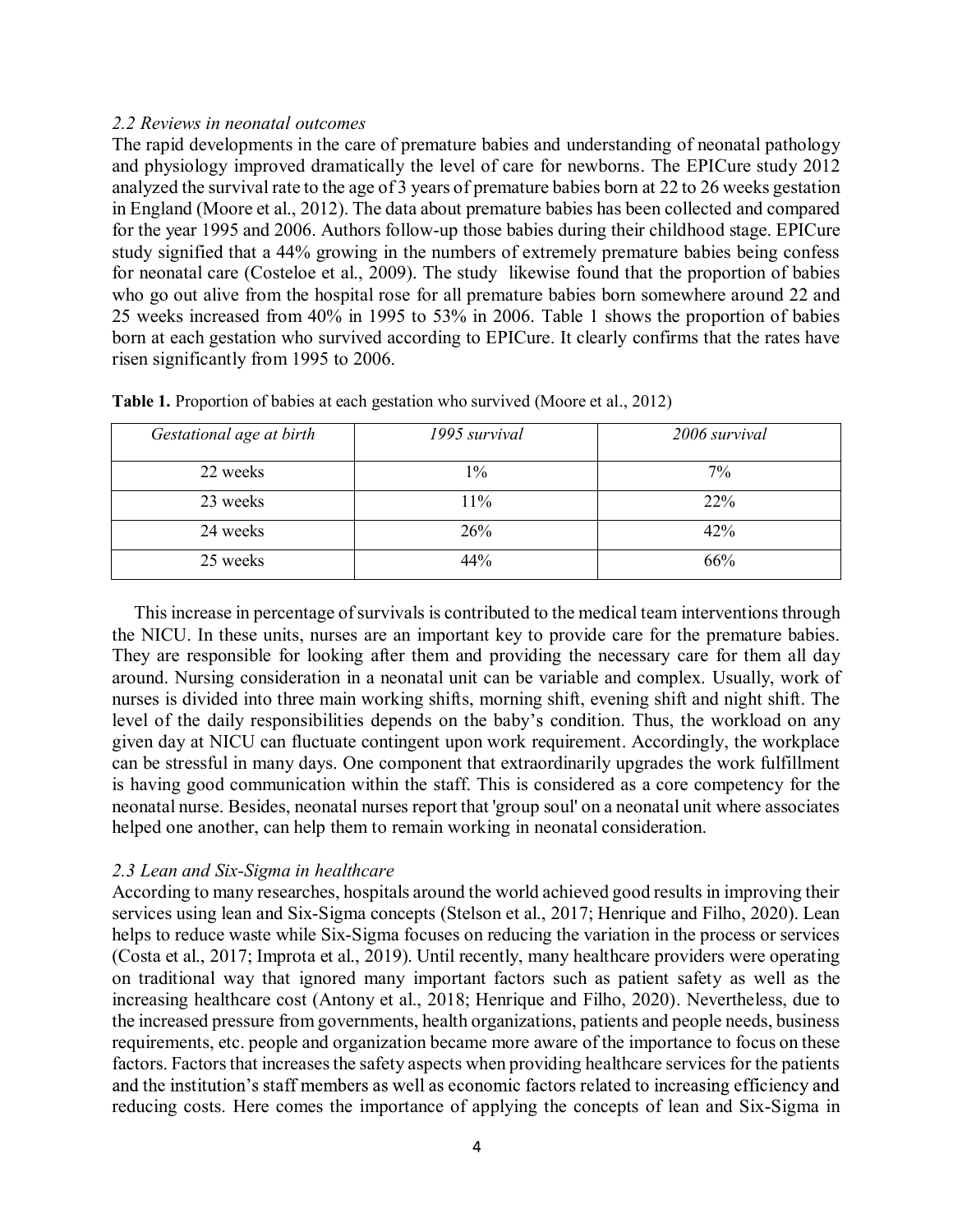different facilities (Butler et al., 2018; Sunder and Kunnath, 2020). These concepts help in providing the best care at the lowest possible costs. In practice, both concepts are applied to satisfy costumers' desires and needs.

 Lean is the concept or the philosophy of being able to do more with less resource. It is about having the ability to eliminate the waste and to sustain after eliminating that waste (DelliFraine, 2010; Sunder et al., 2018). In addition, it targets to deliver superior performance while focusing on what customers want without creating problems, delays and errors. When considering healthcare, one side of lean may be related to organize the diagnosis and treatment processes over medical conditions when everyone else may take several months. In fact, lean is in general about reducing the waste and complexity in process and time. Nowadays, many healthcare providers are using lean as a tool to rethinking their processes. There are five basic principles that any organization should follow to implement lean. They understand the value, value stream, the flow, pull and observing the Kaizen principles (Peimbert-Garcia, 2019; Rodrigo, 2019). Lean can increase healthcare value delivery by improving healthcare quality and decreasing healthcare cost. There are many wastes that can be faced in healthcare industry, which can be eliminated by applying lean thinking or principles. Actually, much of the patient's time is spent in waiting. Hence, more than 80% of the time spent in a healthcare process is considered as waste.

 Recently, the lean concept started to be more linked and associated with the concept of Six-Sigma Six-Sigma is defined as a management philosophy, which is used to reduce defects in goods and services by measuring the quality, collecting data and analyzing result (Vaishnavi and Suresh, 2020; Peimbert-Garcia, 2019). Six-Sigma is based on a quality statistics that equates to 3.4 defects per million opportunities. This is the best performance level for any process. Six-Sigma has five steps process problem solving approach known as DMAIC (defines, measure, analyze, improve, control) (Pande, 2001). Six-Sigma approach was used to improve the quality and productivity for healthcare organizations, thus improving patient care. The successful story in applying Six-Sigma in Mount Caramel Health System in Columbus, USA was presented by Loay and DeYoung (2003). There were 7,300 employees and 1,200 physicians of medical staff in three hospitals system of Mount Carmel Health System in the spring of 2000 experiencing big financial challenges. After implementation of Six-Sigma Mount in Carmel Health System, several benefits were achieved such as a \$3.1 million of financial savings have been realized, employees and physicians satisfaction were improved and employees' retention rates were improved.

#### *2.4 Identified research gaps*

From the literature survey, it is noticed that many researches on the care of premature babies and understanding of neonatal pathology and physiology have been conducted. It is also noticed from literature survey that most of the studies conducted in these areas are conducted within the developed countries. However, very few studies are conducted on these areas in the developing countries, especially in the Middle-Eastern countries like Oman. Furthermore, a systematic and practical methodology that can be followed to improve health services by healthcare providers is still missing. In practice, the authors noted that when healthcare providers want to improve any of their services, they mostly appoint a third party consultant. Among the main challenges, facing such approach is ignoring the fact that people from different backgrounds and/or organizations needs time to build trust and form a performing team. To fulfill such research gap, the objective of this study is propose an innovative and practical methodology to improve healthcare services. The methodology aims to provide the team members with a clear path to enable them to better understand the current services, identify possible areas of improvements and accordingly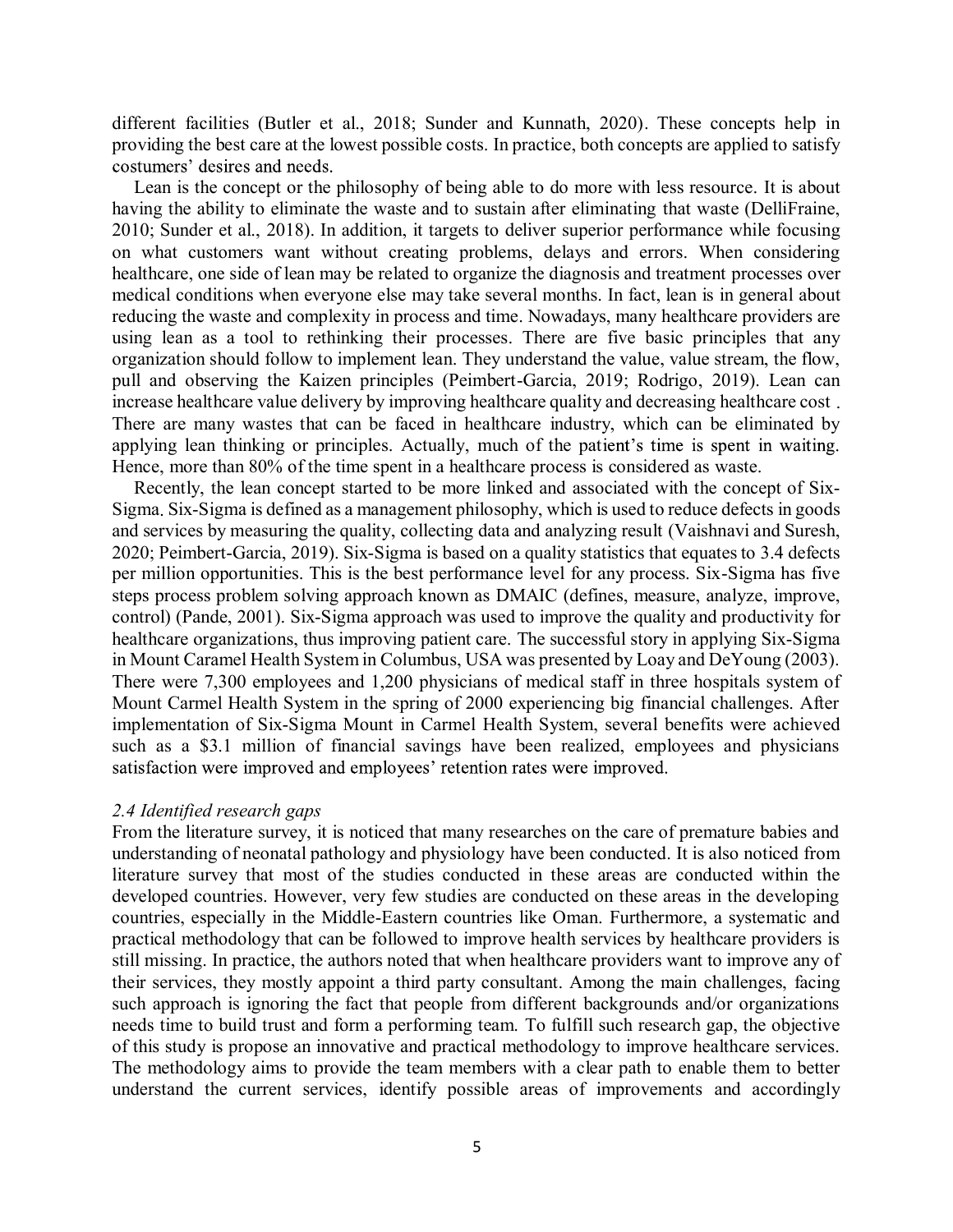recommended several improvement strategies to make this specific service area more effective and efficient. The methodology should consider how to foster the team members and help them to reduce the time needed to perform. Therefore, this study proposed an innovative methodology to support researchers to study the healthcare system, especially in neonatal unit in general. The proposed methodology was tested and implemented in a neonatal unit. Moreover, this study also focused to fulfill the research gap how to eliminate or minimize various wastes in neonatal intensive care unit by adopting lean and six sigma methods.

#### **3. Proposed methodology**

Applying lean and six-sigma methodologies have led to improvements in efficiency and satisfaction in different types of industries that provide products and/or services. Nevertheless, successful application of these approaches requires developing and following a systematic methodology. In this study, a practical methodology is proposed that can be followed and implemented to improve a specific aspect related to healthcare. The approach is divided into two main phases. Basic idea behind proposing this two-phase approach is to enhance the team/group development process.

 In this type of study, the overall team/group usually comes from two different organizations. The first one is the group of people who perform the study and they are usually from outside the healthcare unit, while the second one is the group of people whom are working in the healthcare unit. It is well established that people forming a group to work as a team goes through different stages before they can work in harmony. According to Tuckman and Jensen (1977) ladder model, there are five stages for group development, which are forming, storming, norming, performing and adjourning. Since this type of study is usually performed within a limited time duration, it becomes vital that the group development process is accelerated. Hence, it is important to design a practical methodology that enhances team's development and minimizes any possible conflicts or misunderstanding. This is why the proposed approach consists of two main phases.

 The first phase of the methodology is concerned with the activities performed a priori to the actual hospital visit. This phase aims to better prepare the team from outside the healthcare unit to identify the most promising areas of improvement as reported in literature and from meetings with experts from academia and healthcare sector. Furthermore, a set of possible questions is prepared and continuously reviewed such that this set of questions will further help the team to stay focus when performing the actual visits. Hence, the first phase enhances the understanding of the team members of what is needed and what is expected from them to achieve.

 Once the outside team builds and acquires the required fundamentals, the second phase starts. The second phase is divided into three main steps, each step is concerned with a different but interrelated objective. In the first step of the second phase, the actual visit(s) to the concerned unit is performed. In this step, the team starts to be more familiar with the system/unit and its staff. In addition, they gradually start collecting answers for the questions they prepared. Once the team members are familiar with the unit and its staff, they start the second step of this phase, which is concerned about observation and data collecting process. This step requires the collaboration between the inside and outside groups of the team to be successful. This highlights why it is important to follow a methodology that accelerates the group development process. The third step in this phase is to start identifying the actual areas of improvements within the unit based on the observations and the collected data and then suggest the possible improvements accordingly. Thisstep involves experts' opinion and feedback. The last two steps of the second phase is where tools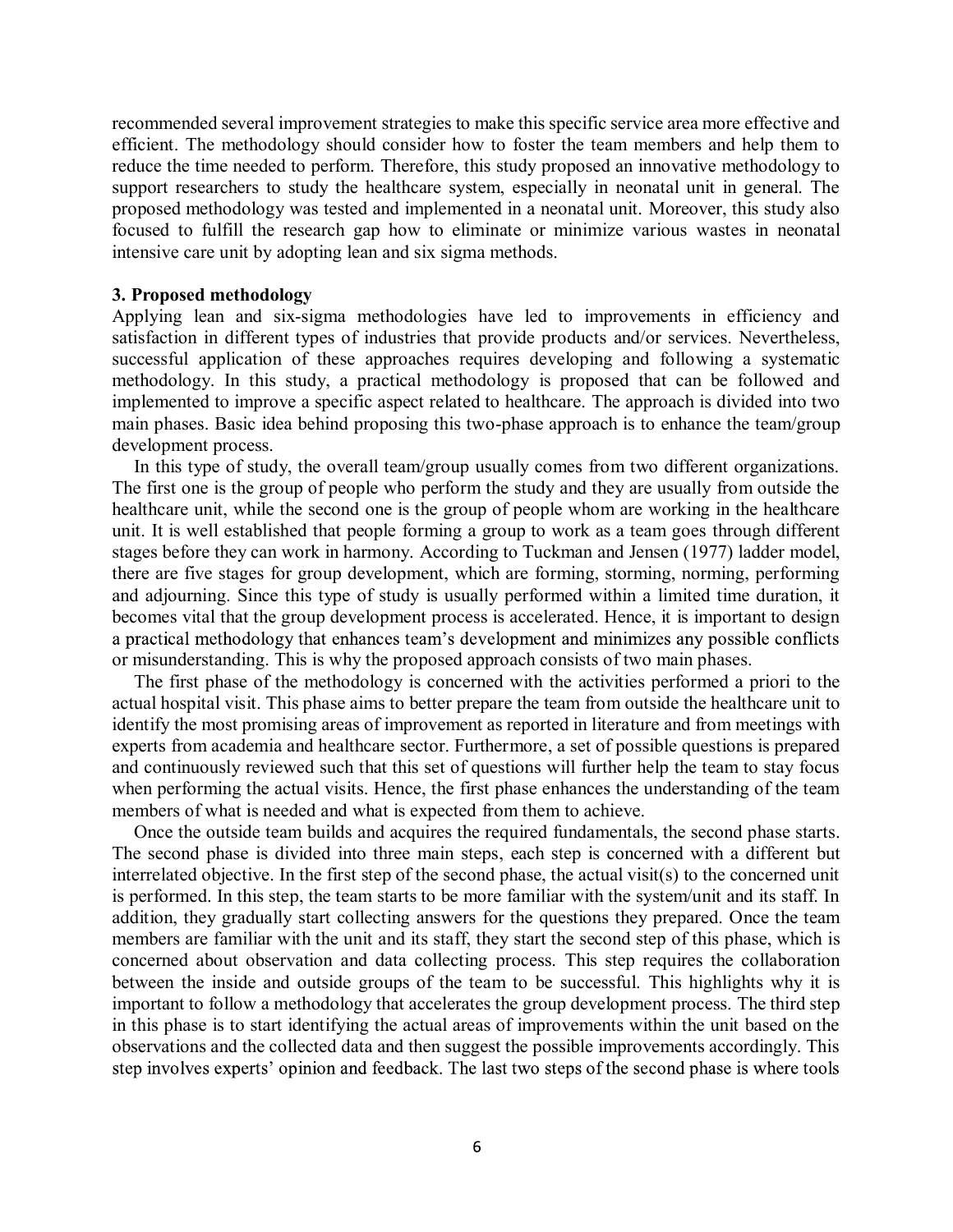and techniques that are part of for example lean and six-sigma methodology can be used as the team find adequate from the first step.

 To have a better understanding of the proposed methodology, Figure 1 is developed with the objective to illustrate how this methodology is followed in the NICU case study. The details of the methodology are demonstrated in two phases as displayed in Figure 1. Basic steps that are followed to apply the proposed methodology on the NICU study are listed below:

- Literature review related to hospitals in general and NICU in particular from different countries.
- Preparation of questionnaires for the visits to the local hospital.
- Visits to the local hospital.
- Collection of responses from the prepared questionnaires and start to observe the process.
- Collection of data required to study the current staff and patient flow.
- Observation of the storage management and equipment.
- Observe, analyze and evaluation of the present staff/patients flow in terms of time and performance.
- Identification of the main areas of improvements in the unit.
- Suggested solutions and checking their validity and effectiveness.
- Improvement of the healthcare services and staff/patients flow.

The methodological steps are defined after extensive literature reviews and expert opinions from the NICU unit and academia. In addition, several brainstorming sessions between the authors and hospital authorities were arranged to define the procedural steps of the proposed methodology. Moreover, several visits to the hospital were conducted to get an initial idea about the NICU unit, followed by other visits with more specific objectives as discussed in the methodology. During these visits, the possible areas of improvement were noted down and important data and observations were recorded in order to have better understanding of the current practices and conditions at the unit. Furthermore, from these visits authors were able to modify the initially designed questionnaires and made them suitable to get intrinsic information about the NICU. The developed questionnaires were also iterated within the experts from the hospital to update and validate them in order to fulfill the study objectives. It is worth to point out that during these visits to the hospital, ethical issues, cultural and religion- beliefs, hospital's regulations and restrictions were discussed in details with the hospital representatives to ensure that there will be no violation of patients' privacy. The main privacy points are summarized in the following points:

- No violation of the privacy of the patients.
- Strictly, no photography is allowed without prior permission from patients and/or staff.
- The collected data and information are strictly used for the purpose of the study only.
- Not to publish patient information or any private information related to the unit or hospital in social media without prior permission.
- Results and findings should be presented anonymously.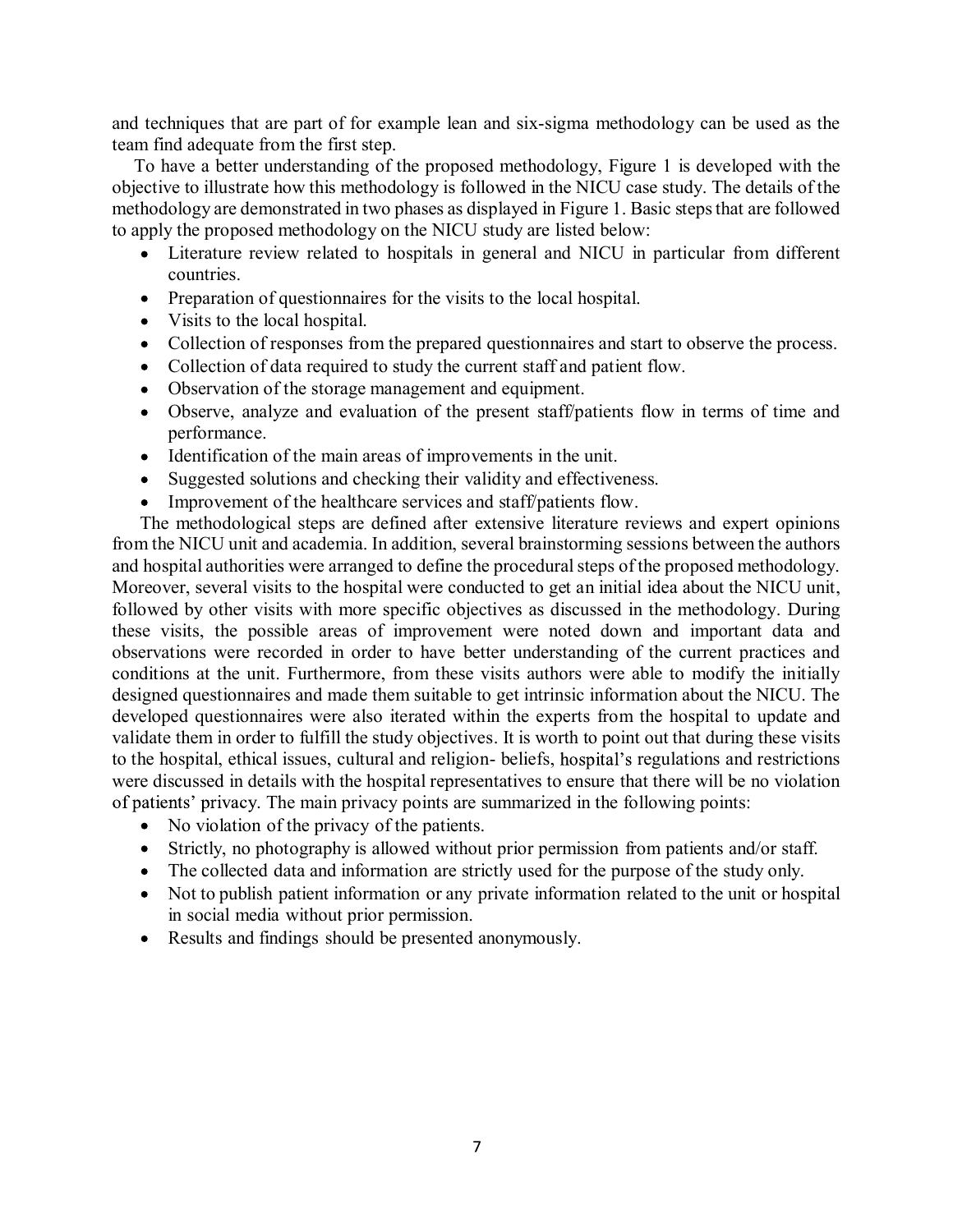



#### **4. NICU case study description**

There are sixty-nine hospitals in Oman with a total capacity of more than 6400 beds. The current statistics shows that about 95% of the country's populations live within five miles of medical center (Oxford Business Group, 2020). . The studied hospital is considered as a major landmark in improvement of the healthcare service in the Sultanate of Oman. The case hospital is located at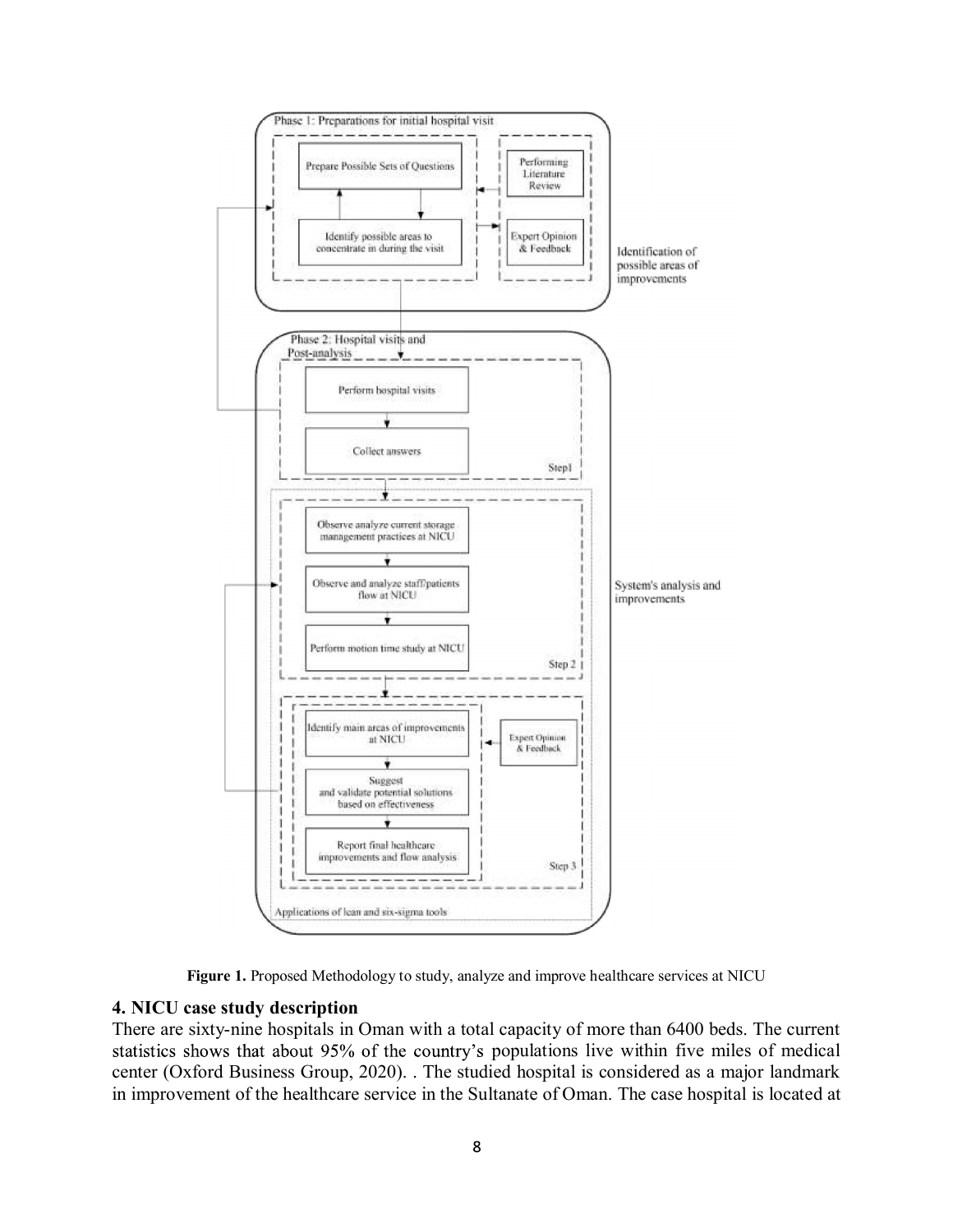Muscat, Capital city of Oman. It provides a high level of healthcare for the patient with a maximum effectiveness, efficiency and patient's safety and satisfaction. In this study, the focus was mainly to improve a special unit in the hospital, which is known as Neonatal Intensive Care Unit (NICU). NICU is an intensive care unit, which is created and used for newborn babies that need special care and treatment. This unit may be known as Special Care Nursery, Intensive Care Nursery or Newborn Intensive Care Unit. The unit has flexibility to send and receive patients from other care units at different hospitals around the country.

 Neonatal intensive care unit is divided into three major levels depending on the health conditions of the babies and their care needs. First level focuses on taking care of babies that are born with a low risk and with more stable conditions. Mainly premature babies born in 35 weeks and above are admitted into this level. Babies born in 32 weeks to 34 weeks are put in the second level as this level is dedicated to babies that are critically ill, requiring ventilator support, IV nutrition, and IV medications. If the baby's condition is worsen with time, he/she will be transferred to a higher NICU level. Third level provides care for infants weighing less than 1200 gm or having gestational maturity of less than 30 weeks. In addition, infants who have medical or surgical conditions, regardless of gestational age, should be cared for at the high dependency level (Floyd, 2020). Neonatal Intensive Care Unit is very important unit that needs to be ready for any new or urgent case. The surrounding environment must be accurately organized in terms of time, space, storage of necessary medical equipment and the movement of staff/patients within the unit.

#### **5. Data collection and results analysis**

The collected data are very helpful to achieve better understanding of the system, which helps in analyzing and suggesting possible ways to improve the efficiency of the NICU. As discussed in the methodology section, the data were collected by observing the staff flow, studying the working atmosphere and analyzing the storage management. Moreover, the team was involved in number of discussions with nurses and doctors working at the unit related to the nature of their works, the care provided to the patients and details of equipment in each store. To have more accurate and representative data about staff flow within the unit, the collection of flow data was performed at random days and timings for the three different NICU levels. In addition, the collected data from the stores were done with the cooperation of doctors and nurses. The data about noise level at the unit were collected using Sound Master Level phone application. The data collection process was done in random order to have details that reflect the usual normal conditions.

Each level of the NICU has different types of beds, such as incubators and coats. The square area of each bed is 80 cm  $\times$  50 cm, while the space between two beds is within the range of 60 cm to 90 cm. Incubator is used for babies that are very small, considering their weights, ages and feeding processes. In each incubator, there is a drawer to keep patient's equipment (e.g. thermometer, extra sheets, bandages, cotton, etc.). Whereas, the coat is used for more stable babies. Table 2 shows the main tasks done by the staff at NICU and the average duration needed to complete the task.

| Task                               | <i>Average duration (min)</i> | Performed by     |
|------------------------------------|-------------------------------|------------------|
| Blood collection                   | 7.25                          | Doctor           |
| Discussing about patient condition | 7.78                          | Doctor and nurse |
| Checking ventilator records        |                               | Doctor           |

**Table 2.** Main tasks done by the staff at NICU and average duration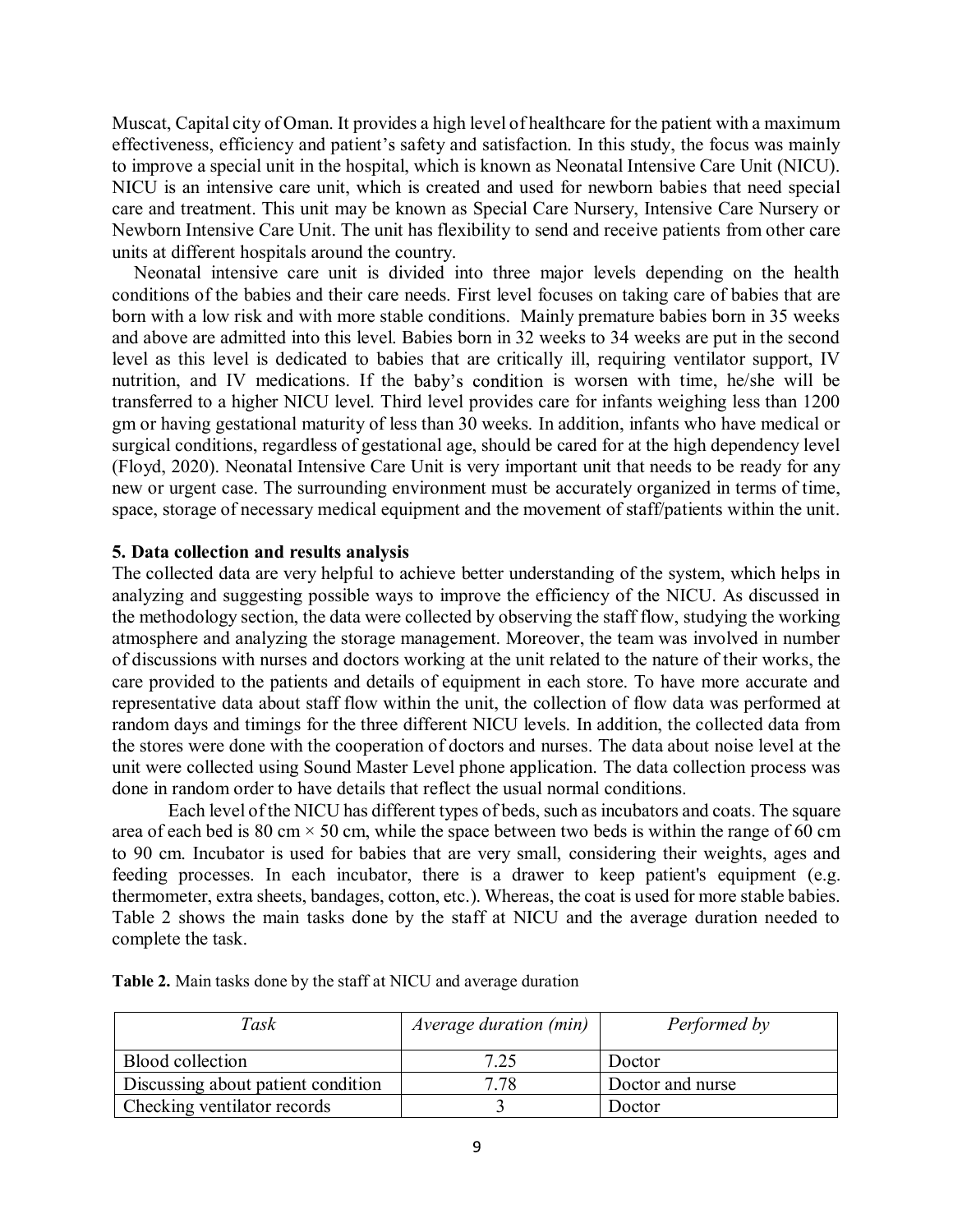| Performing physical care needs |      | Nurse                      |
|--------------------------------|------|----------------------------|
| $X$ -ray                       |      | Nurse and X-ray specialist |
| Feeding                        | 8.25 | Nurse and mother           |
| Checking core temperature      |      | <b>Nurse</b>               |

#### *5.1 Storage and corridor management*

There are six main stores located inside the NICU and a seventh store located outside of the unit. The team identified the equipment in each store and the frequency of usage of each one. The purpose behind this process is to determine the current arrangement of stores and looking for possible ways of improvement. We aimed to increase the storage capacity utilization in the best way that makes the access to equipment easier and make it faster to locate what the nurse is looking for. To achieve this, we implemented lean and Six-Sigma concepts to rearrange the stores in proper way. Nevertheless, we realized that due to limited storage capacity, the staff at the unit put number of equipment in the corridor. This resulted in impeding the movement of staff and patients. Table 3 shows the available machines, their usage frequencies and their quantity at the NICU.

| Machine              | Usage frequency                                          | Quantity |
|----------------------|----------------------------------------------------------|----------|
| X-Ray                | Very frequently used                                     |          |
| Ultrasonic           | Very frequently used                                     |          |
| Phototherapy Capsule | Moderate frequently used                                 |          |
| Transport incubator  | Occasionally used for within hospital transportation     |          |
| Transport incubator  | Less frequently used for outside hospital transportation |          |

**Table 3**. Machines, their usage frequency and quantity at NICU.

 From Table 3, it is seen that some of the machines are more frequently used than others. However, putting all of them in the corridor (as currently practiced) resulted in impeding the staff movement and narrowing the corridor.

## *5.2 Noise level*

Hospital environment is a busy and noisy place by nature due to the interactions between staff, patients, visitors and the continuous usage of machines and equipment. The noise may affect the heeling process and may cause discomfort for the patients (Standley, 2012). It may also affect the performance of the staff, as noisy environments may reduce the level of concentration. Hence, it is crucial to provide a suitable environment especially at the NICU that takes care of the premature infants. Based on a report from the US Environmental Protection Agency (EPA), the noise level at NICU should be lower than 45 dB. The exposure to noise above 45 dB may result in cochlear damage or disrupt the normal growth and development of premature infants (American Academy of Pediatrics, 1997). The noise level at NICU was measured by using phone application called Sound Master Level at different days and times. Table 4 summarizes the recorded noise levels in different days.

**Table 4**. Noise Level Recorded By Sound Master App at NICU Levels

| Date       | Noise Level (dB) |
|------------|------------------|
| 29-10-2015 | 70               |
| 10-11-2015 |                  |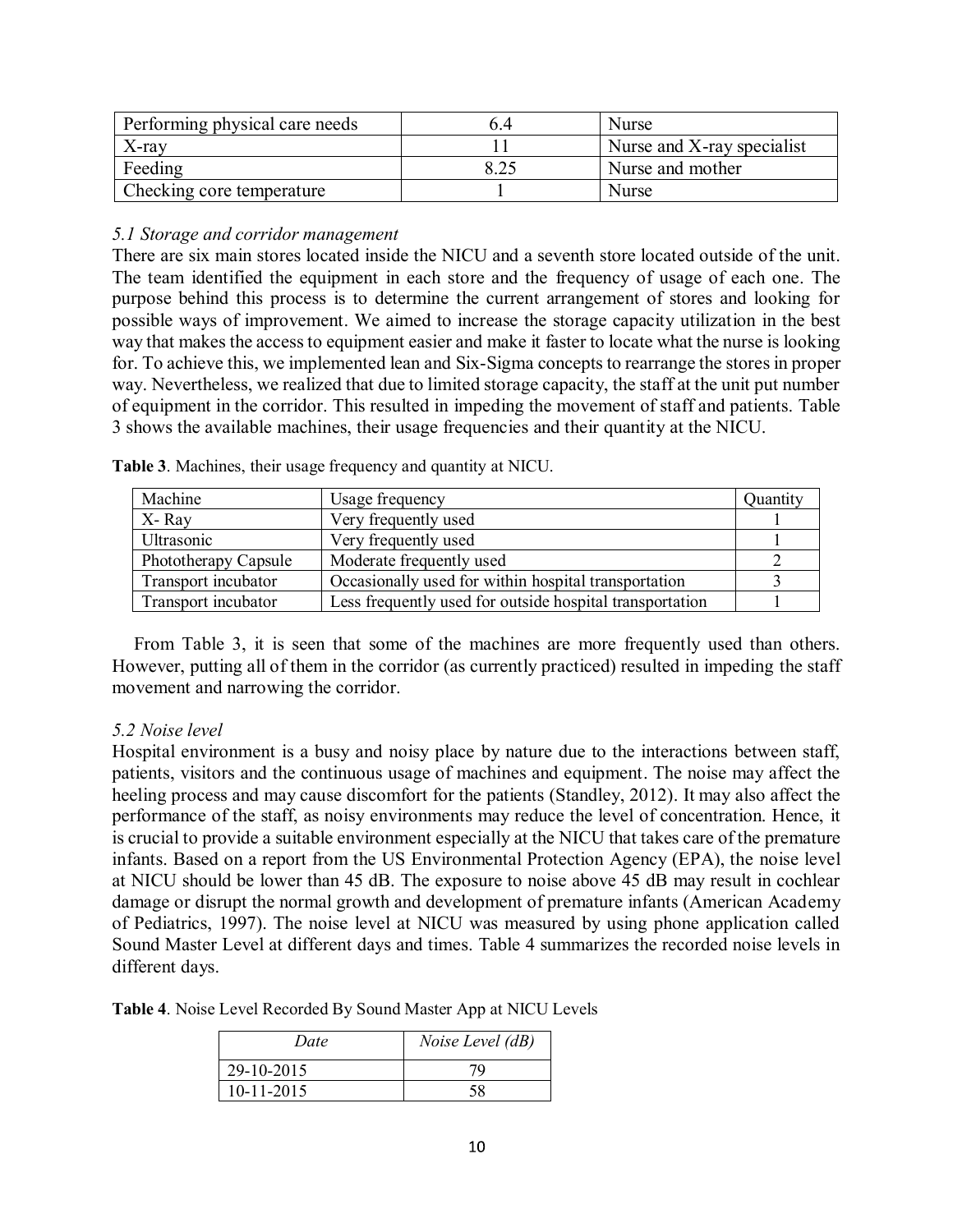| 27-11-2015          |    |
|---------------------|----|
| $2 - 12 - 2015$     |    |
| Average Noise Level | 65 |

 According to OSHA standard, the noise level at daytime should be around 50 dB and at nighttime around 45 dB. However, the recorded noise level at the unit is always above the standard. All records were measured at daytime and the average was calculated to be 65 dB, which is more than the standard level by 15 dB. The nurses at the unit confirmed that at night the noise level is above the standard levels as well. Therefore, it is necessary to focus on this high noise level as a major source of discomfort.

## **6. Suggested improvements to the NICU**

From the collected data and observations, it was revealed that NICU has number of drawbacks that need to be looked at. In order to suggest suitable solutions, these drawbacks were carefully studied and analyzed. During this process, experts were consulted as suggested in the methodology section. This section highlights the suggested improvements for the three main identified drawbacks at the NICU, which are the staff flow at NICU, storage management and noise level.

## *6.1 The staff flows at NICU*

The flow of nurses and doctors at NICU to perform different activities was observed and time was recorded and presented in Table 2. After analyzing the data in Table 2, it is observed that the arrangement of tables, beds, computers, tools and equipment affects the flow of nurses and doctors inside the unit. Hence, the flow time can be reduced in order to increase the efficiency at the unit. Time and motion study analysis is one way that can be used to study the flow of different things at the unit. It was clear that time and motion study analysis performed at the unit would enable easier flow and hence reduce the flow time. This makes the place more comfortable. For the low dependency level room, it was found that the current arrangement of that room is efficient. However, our analysis suggested that modifications to the current layout in the other two rooms by rearranging few things would help in smoothening the flow. For example, from Figure 2(a), it evident if the table at the middle of the room is removed, it will give high accessibility to reach any bed in the room without any disturbance as seen in Figure 2(b). Following are specific suggestions given to improve the flow at the high and at the intermediate dependency levels as both have similar layouts.

- Move the two computers to the sidewall and put them on shelves such that staff can use them while standing. This minimizes the space occupied by the computers and eliminates the need for chairs.
- For the frequently needed consumables, we suggested to add a vertical cupboard with shelves and put them on the sidewall as shown in Figure 2(b). This can be used to also store small equipment. This enhances the efficiency of the work and reduces the travelling time of nurse to bring some frequently used consumable or small equipment while not obstructing the motion within the room.
- This new re-arrangement as shown in Figure 2(b) resulted in the possibility of having a new passage between the two sides of the room that can be used in normal situations by staff to move more easily.
- In case of emergency when more beds are needed, the new arrangement provides more available space to add two extra beds, which increases the space utilization.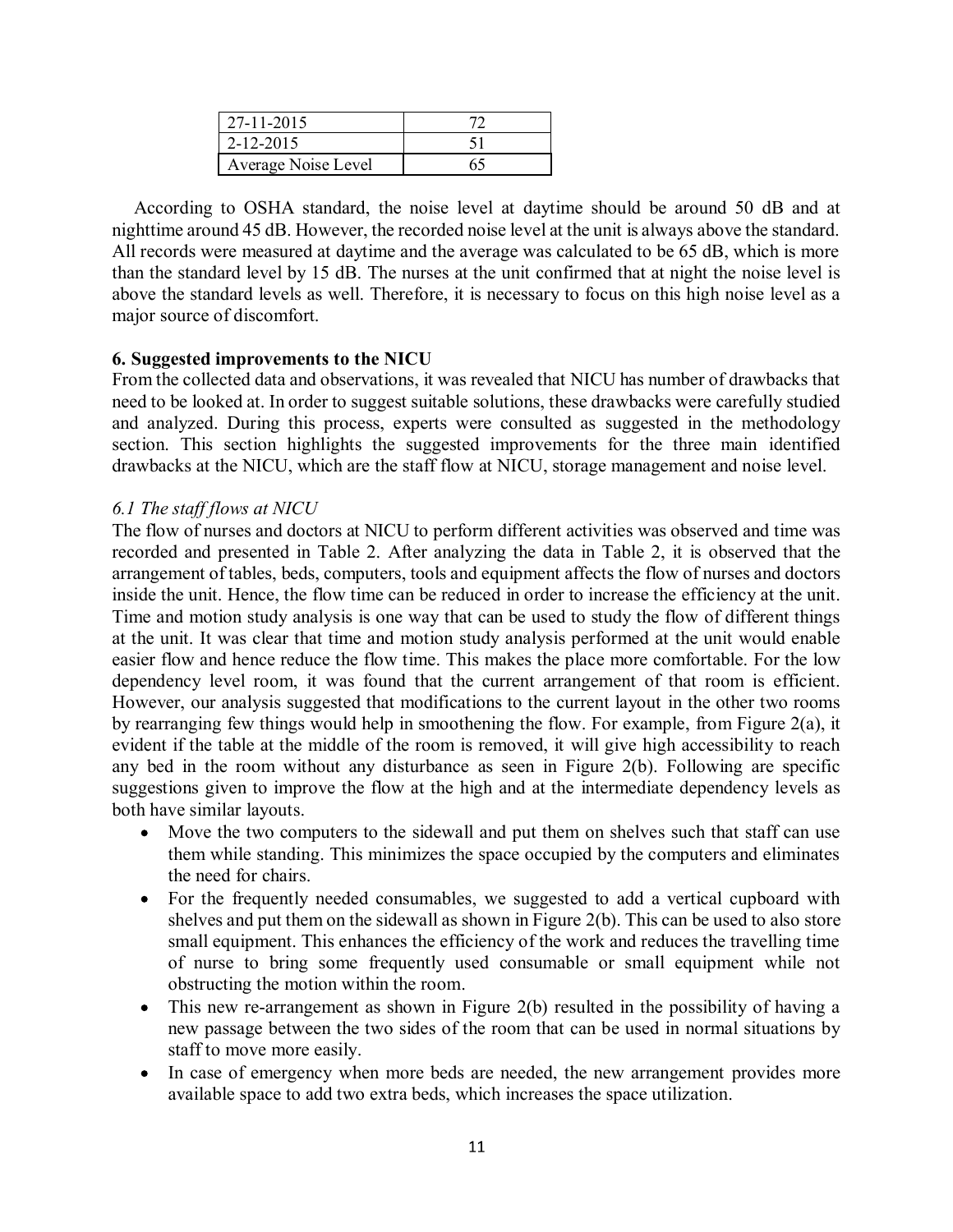

**Figure 2.** High/Intermediate Dependency Rooms Layout (a) before and (b) after the Suggested Improvements

#### *6.2 Storage management*

Healthcare services at this NICU are required to be on time and without delays while ensuring to provide the right care to the right patient. Hence, all staff movements at the unit are critical as they directly affect the service efficiency. Therefore, managing the NICU stores to fully utilize their capacity in an efficient way will have a positive impact on the overall performance. This is due to the expected increase in the accessibility of the stores, the reduced time needed to search for and reach items and the increase in the stores' capacity utilization, as space is always a major concern. After studying and analyzing the different stores of the unit, concepts of lean, six-sigma and relayout were carefully applied to the medical stores. Based on the discussions with the unit's authorities in the hospital, it was agreed that the team will be allowed to examine and suggests improvements to three stores. The final suggestions for improvements of these four stores are stated below:

## *Store 1: General store*

The main items stored at this store are oxygen cylinders of two types, light oxygen cylinder and heavy oxygen cylinder; suctions, infusion pumps, and oxygen analyzer. Following bullets summarizes suggested areas of improvement to this store:

- First, renaming the store from general store to equipment store. The suggested name is better consistent with items it stores. This will make it easier to locate the store and its content. This will also help new staff, vendors, maintenance teams, auditors, etc. to recognize this store.
- Second, providing a detailed list of all items that are kept in this store. This list should be hanged on the door of the store. As suggested, this step may affect the performance of the staff and vendor administrator to know the items stored inside it. This saves the time spent in searching for a specific item.
- Third, the store contains  $O_2$  cylinders that have to be stored according to the HTMO2 guidelines. Hence, a brief summary of these guidelines should be hanged next to the stored cylinders as a reminder of the proper handling procedures.
- Finally, adding colored signs/boards for each shelf that indicates the item name and quantity that should be placed on it. This will make it easier to organize the store shelves and may help the staff to reach the required item by recognizing the board color. It will also make it easier for the vendor administrator to check the items and their availability.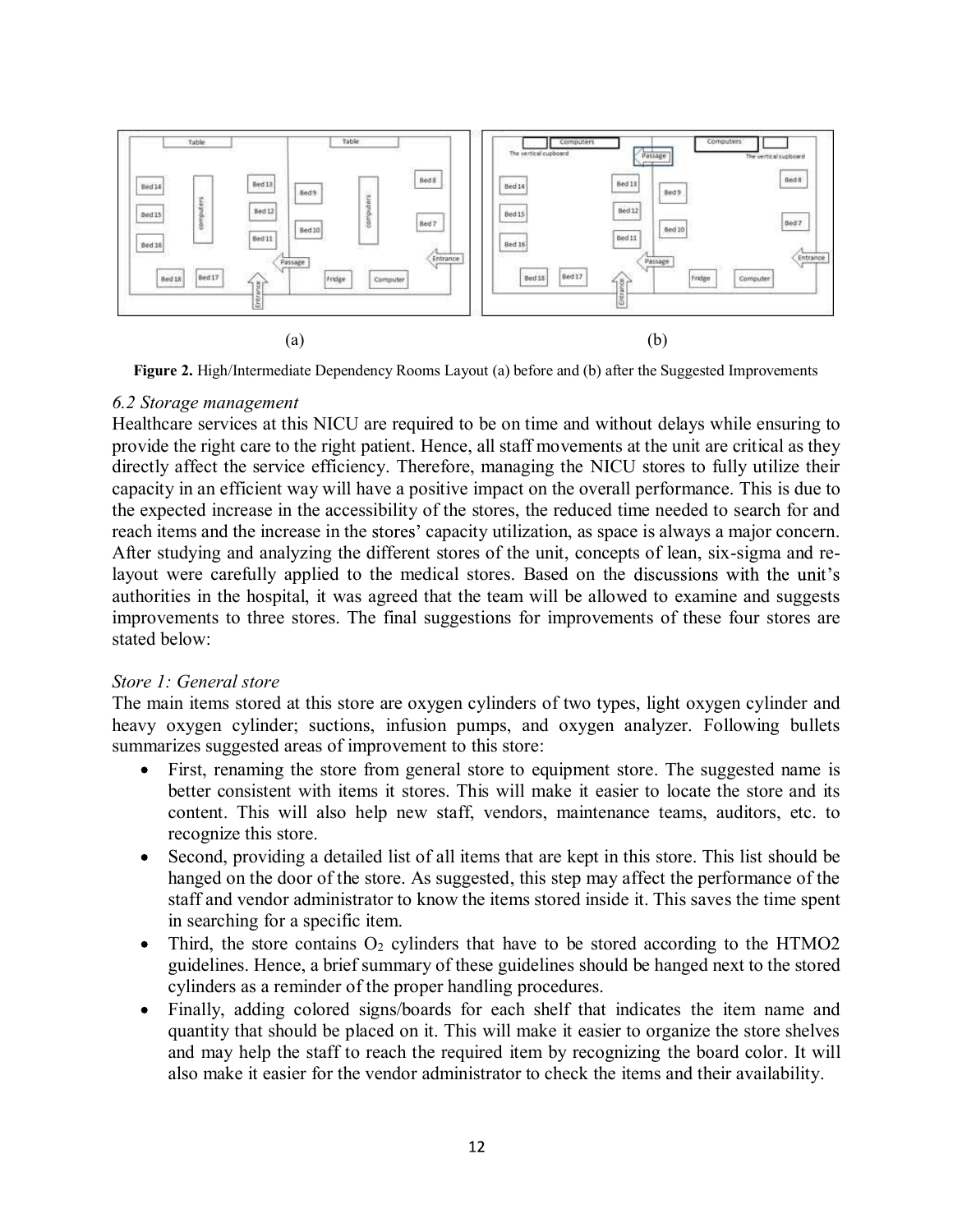

Figure 3 shows the current store and beside it a sketch of some of suggested improvements.

**Figure 3.** Sketch of the Suggested Improvement in the Equipment Store

## *Store 2: Respiratory store*

The respiratory store should contain all items and machines that are related to respiratory such as ventilators. There are many suggestions to improve the store utilization. One of the suggestions is providing a list of items that should be placed inside the store. The benefits of this step are as discussed previously. Further, the store contains colored boards tagging the item's name. However, all boards are red and the font size is small. Therefore, varying the boards' colors and write the name of item in a larger font size will enhance the store's management. This will help to better organize the store, and improve staff attitude towards organization. The current design of the store has short shelves. Hence, extending the length of these shelves will increase the capacity of the store. In addition, there is a sink kept in the store, which needs to be disposed, as it is not in use. Furthermore, there are three types of respiratory equipment. This equipment has approximately the same dimensions and shape (1 m long with wheels). From Figure 4, it is seen that all the three equipment are placed at the middle of the store, which makes it difficult to reach the shelves. Every time a person needs to reach something from the shelves, he/she has to move the equipment to get an access to the shelves. To improve the current situation, adding short partitions to create area for each type of the three equipment can improve the situation. Left sketch of Figure 4 shows the proposed partitions and other modifications that may be applied to improve the storage capacity.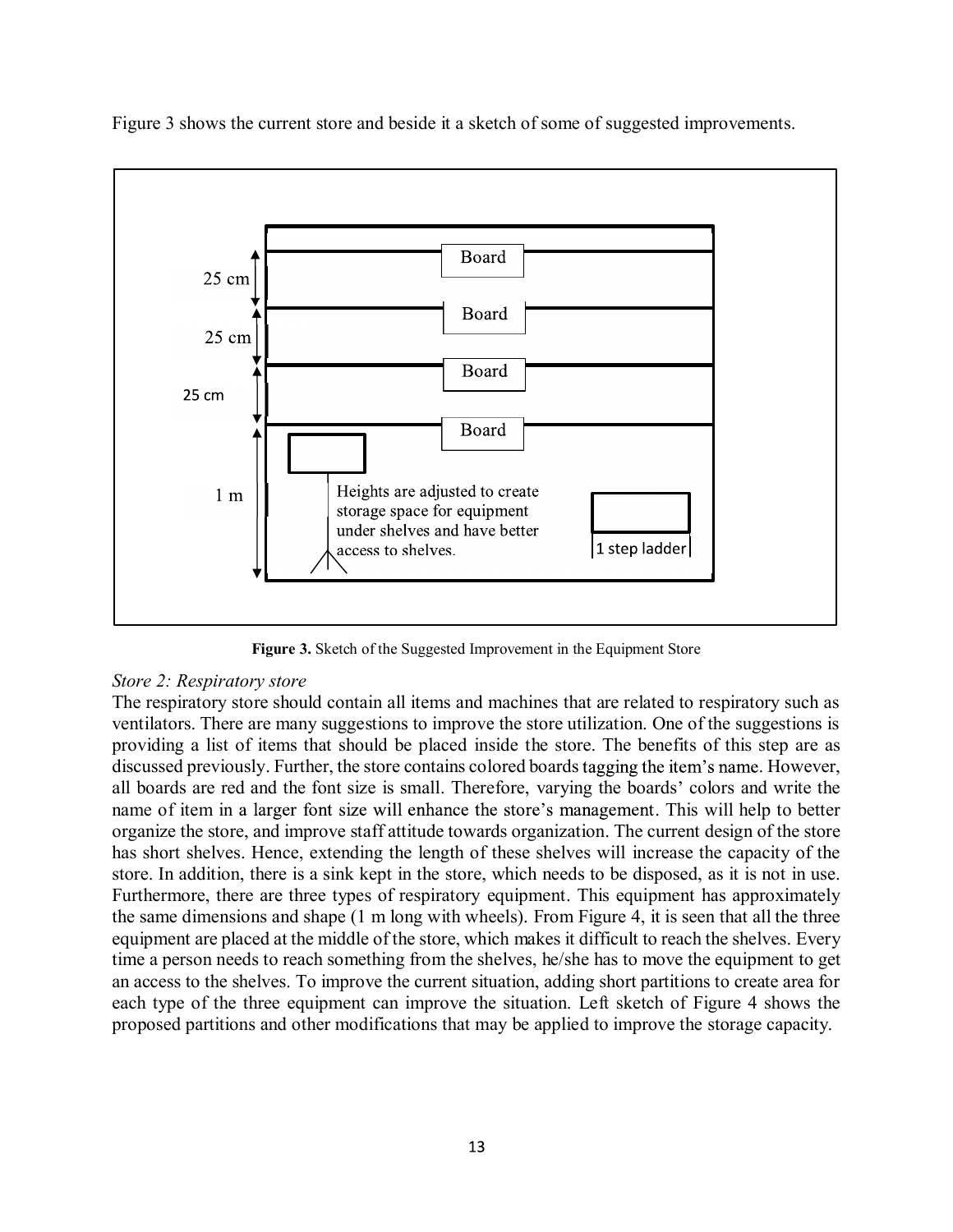

**Figure 4.** Sketch of the Suggested Improvement in the Respiratory Store

#### *Store 3: Clean utility store*

Doctors and nurses use this store frequently at the same time. The store width is 220 cm and its length is about 340 cm. It contains medicines, files, a fridge and arterial-blood gas (ABG) test machine. The current arrangement is proper. However, the main concern is complains from medical team members about the need to frequently use the ABG machine which causes congestions. Hence, the study team decided to explore the motion of the doctors and nurse within the unit relevant to the usage of this testing machine. This helps to analyze the current situation. The team adapted the use of spaghetti diagram to observe the current flow of the nurses and doctors. A spaghetti diagram is a visual representation using a continuous flow line tracing the path of an item or activity through a process. Another benefit from this spaghetti diagram is to highlight the major intersection points within the unit. Areas where many motion lines overlap causes delay. The developed Spaghetti diagram is shown in Figure 5, where blue lines represents the doctors' flow and the black lines represents the nurses' flow. Having more motion lines within a certain region indicates that this is a more critical area.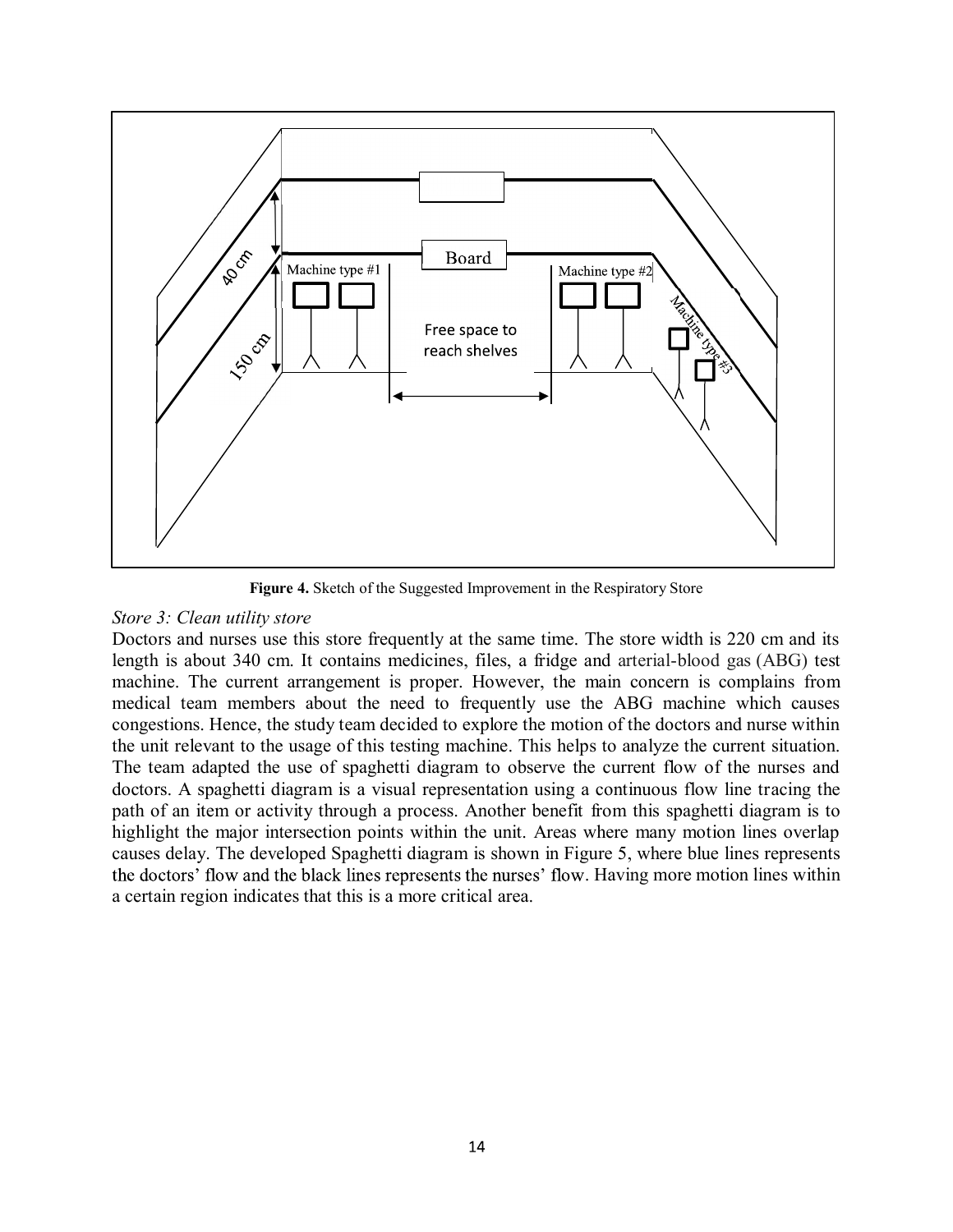

**Figure 5.** Spaghetti Diagram

From Figure 5, it is revealed that the store and the area around it is a critical area for the process. However, the frequency of entering that store is due to the usage of the ABG machine by the doctors. Further, the corridor between the high and intermediate dependency room has high motion level, which is partially attributed to the need of using the testing machine. Hence, as an alternative approach to improve the current situation and ease the congestion within that area, it is suggested to move the ABG from the store to the intermediate dependency room. This suggestion is actually possible as a part of the suggestions discussed in subsection 6.1 and the saved space as shown in Figure 2.

## *6.3 Noise level*

Noise level at NICU plays a major role in the communication of staff, interactions of families, and development of infant. As recorded in Table 4, the noise level is above the OSHA standards. From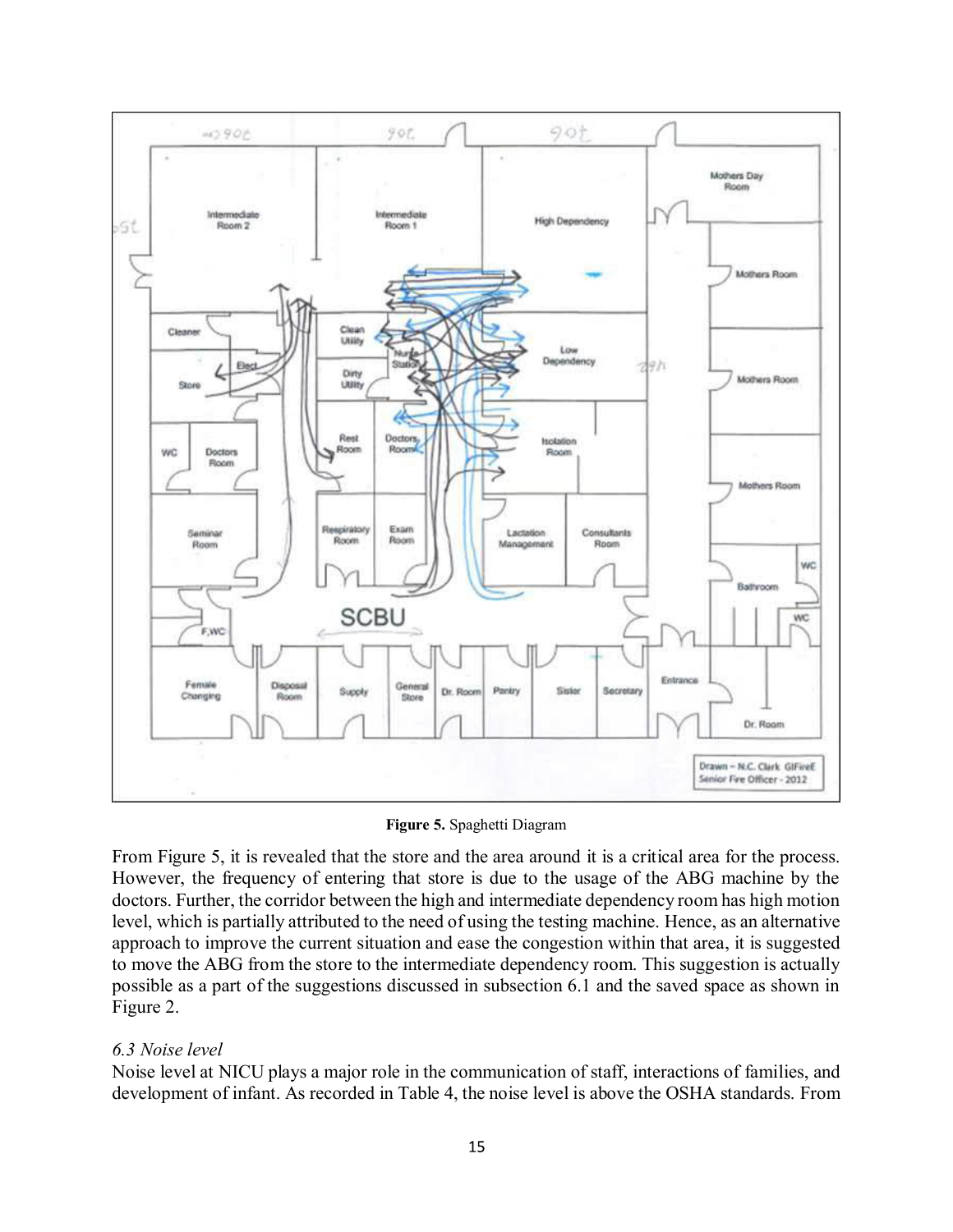this perspective, it is necessary to focus on this issue and suggested possible solutions to reduce the noise level. Following are some of the suggested techniques that can be helpful in reducing the noise level to the standard or near standard level at NICU.

## *6.3.1. HUSH policy*

Majority of the patients complains about the noises around them, which are not permitting them to have enough sleep. This effects their mood and recovery process. Hence, noise can be considered as a direct and indirect obstacle for the recovery process. The sources of such noises are from interaction between the staff, patients families, visitors, workers, etc., as well as from medical machineries and equipment. Noises due to machines and equipment may be inevitable, as some of these are actually needed for monitoring purposes. However, noises due to human interaction can be controlled. During the data collection, the study team observed that the staff at the unit keeps talking about unnecessary things or things that are unrelated to the patients' care, which is very disturbing for patients.

 A possible approach to overcome such noises due to unnecessary talking can be controlled by applying what is known as the HUSH (Help Us Support Healing) policy at NICU and encouraging staff/people to adopt it. In fact, the noise level while talking is directly proportional to the surrounding noise level. People tend to raise their voices when the surrounding place is noisy. Hence, the HUSH policy is very simple policy that keeps reminding the staff/people to lower their voices and not to talk unless it is required.

#### *6.3.2 Acoustic panels*

While the suggested HUSH policy in the previous subsection may be an adequate first step to enhance people awareness, however, another approach is needed to deal with sounds coming from medical devices. It has been proved that adding furniture with fabric is an easy way to dampen sound within a room. The main reason behind this is that this type of furniture has the ability to absorb sound waves. Nevertheless, due to space constraints, the furniture added to the medical unit must not consume space. Hence, the best type of this furniture is what is known as *acoustic panel*s. They can be easily hanged on walls to create different childish designs that enhance the general atmosphere within the unit. The backside of these panels is made of foam and is covered by fabric. This design gives them the ability to absorb the noises. Moreover, having these acoustic panels at different locations may have the advantage of using them as a pin board such that staff can post papers or notes on them.

#### **7. Conclusions**

Improving healthcare services is very important to maintain and achieve the high-level health standards. However, healthcare system is a very complicated system that can be affected by different factors. Hence, it is essential to identify these factors and understand relative relationship between the factors and their impacts on each other. One important side that can enhance healthcare services is the working environment and its surroundings. Therefore, this research study proposed an innovative methodology that can be followed to improve a healthcare unit. The methodology is built with emphasis to accelerate team development process and draw a clear roadmap on how to select and use proper tools. The proposed methodology helps to determine the appropriate ways to identify the possible areas of improvement within a unit based on collected data and observations. This strategy aids to clarify the nature of the concepts and methods that can be implemented to achieve an efficient healthcare system.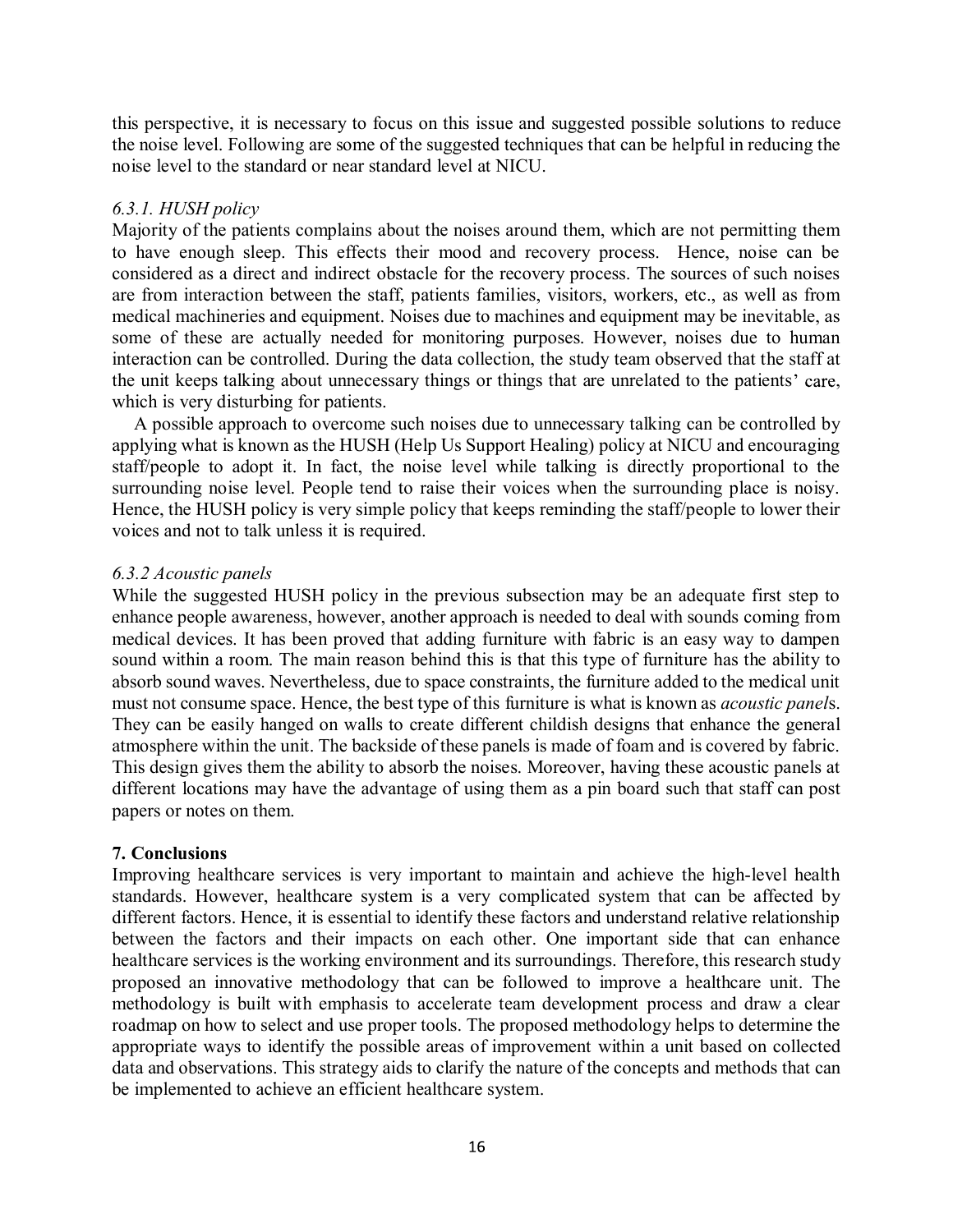To illustrate the efficacy of the proposed methodology, it was applied to a neonatal intensive care unit (NICU) in a hospital in Oman with the aim to improve the work environment. Following the proposed methodology, the study team found many opportunities for potential improvements in the unit. These improvements will have a positive impact to efficiently improve the staff flow and storage management and reducing the noise level. Furthermore, collected feedback from the staff of the unit revealed that they enjoyed working with the outside group. The staff felt more comfortable talking and dealing with the outside group, as the outside group showed a high level of credibility in understanding the nature of the NICU work and many of the technical terminologies used by them. This demonstrates how successful the proposed methodology was to accelerate the team development process.

#### **References**

- American Academy of Pediatrics. (1997), "Noise: A hazard for the fetus and newborn", *Pediatrics*, Vol. 100 No. 4, pp. 724-727.
- Antony, J., Palsuk, P., Gupta, S., Mishra, D. and Barach, P. (2018), "Six Sigma in healthcare: a systematic review of the literature", *International Journal of Quality & Reliability Management*, Vol. 35 No. 5, pp. 1075-1092.
- Benzies, K.M., Shah, V., Aziz, K., Lodha, A. and Misfeldt, R. (2019), "The health care system is making 'too much noise' to provide family-centred care in neonatal intensive care units: perspectives of health care providers and hospital administrators", *Intensive and Critical Care Nursing,* Vol*.* 50, pp. 44-53.
- Butler, M., Szwejczewski, M. and Sweeney, M. (2018), "A model of continuous improvement programme management", *Production Planning & Control*, Vol. 29 No. 5, pp. 386–402.
- Chalmers, B. (2017), "Family-centred maternity and newborn care in Canada: underlying philosophy and principles", Public Health Agency of Canada (Ed.), *Family-Centred Maternity and Newborn Care: National Guidelines*, Government of Canada, Ottawa, ON.
- Costa, L.B.M., Rentes, A.F., Bertani, T.M. and Mardegan, R. (2017), "Lean healthcare in developing countries: Evidence from Brazilian hospitals *The International Journal of Health Planning and Management*, Vol. 32 No. 1, pp. e99–e120.
- Costeloe, K., Hennessy, E., Stacey, F., et al.  $(2009)$ , "Survival of extremely preterm infants by hospital designation", *Acta Paediatrica*, 98 (Suppl 460).
- DelliFraine, J.L., Langabeer, J.R. and Nembhard, I.M. (2010), "Assessing the evidence of six sigma and lean in the health care industry", *Quality Management in Health Care*, Vol. 19 No. 3, pp. 211-225.
- Floyd (2020), available at: https://www.floyd.org/medicalservices/maternity/NICU/Pages/Levels-of-Neonatal-Care.aspx, accessed at 30 June 2020.
- Henrique, D.B. and Filho, M.G. (2020), "A systematic literature review of empirical research in Lean and Six Sigma in healthcare", Total Quality Management & Business Excellence, Vol. 31 N0. 3-4, pp. 429-449, published online: 30 Jan 2018.
- Improta, G., Balato, G., Ricciardi, C., Russo, M.A., Santalucia, I., Triassi, M. and Cesarelli, M. (2019), "Lean Six Sigma in healthcare: Fast track surgery for patients undergoing prosthetic hip replacement surgery", *The TQM Journal*, Vol. 31 No. 4, pp. 526-540.
- Jochen, P., Paul J.S., Xin, C., Courtney, C.N., Eric, J.T., Daniel, S.T., Henry, C.L., David, D. and Bryan, S.J. (2018), "The correlation between neonatal intensive care unit safety culture and *Journal of Patient Safety*, November 7, Volume Publish Ahead of Print.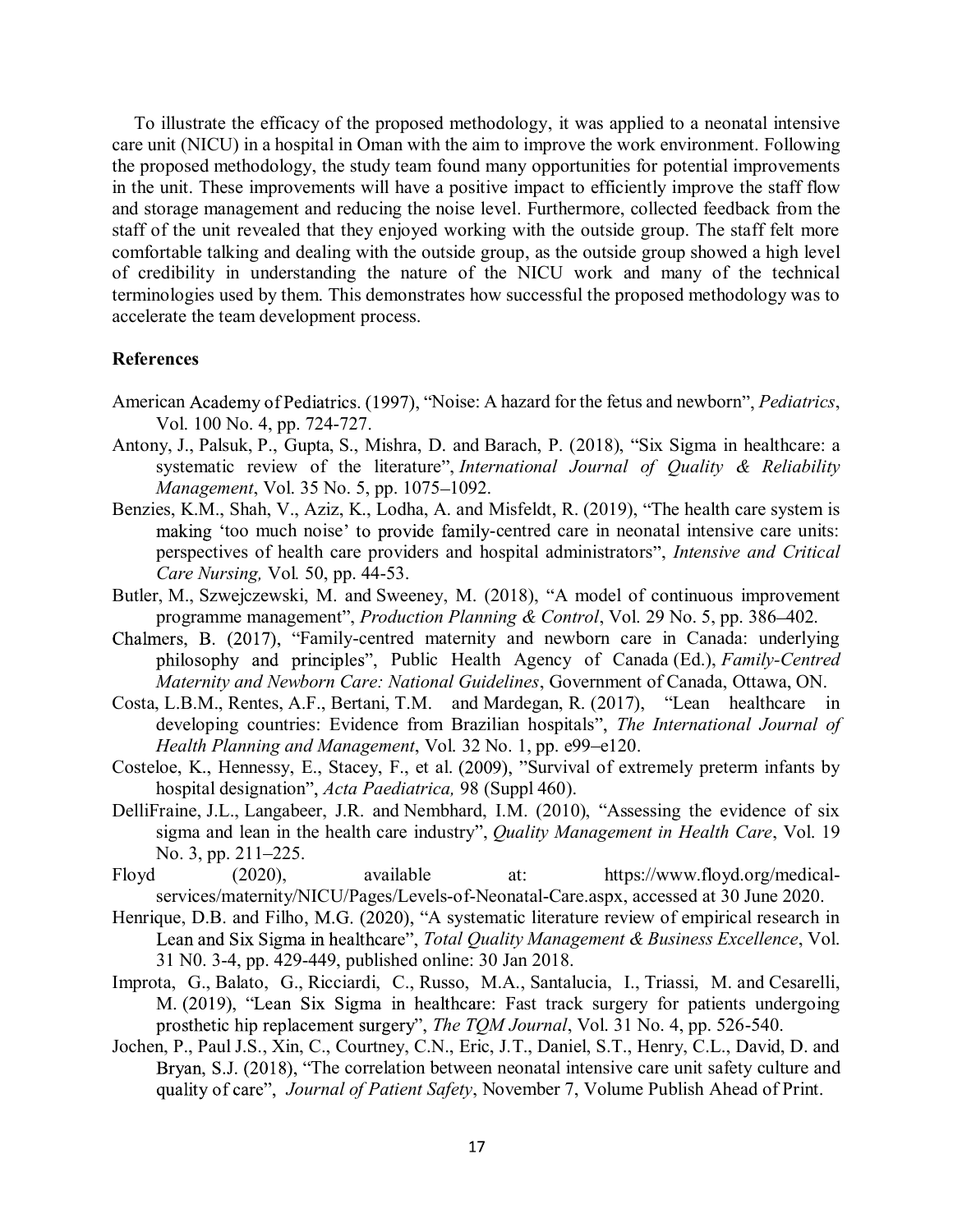- Joseph, K.S., Kramer, M.S., Allen, A.C., Cyr, M., Fair, M., Ohlsson, A. and Wen, S.W. (2000), "Gestational age- and birthweight-specific declines in infant mortality in Canada, 1985–94", Pediatric and Perinatal Epidemiology, Vol. 14, No. 4, pp. 332-339.
- Lakshmanan, A., Agni, M., Lieu, T., Fleegler, E., Kipke, M., Friedlich, P.S., McCormick, M.C. and Belfort, M.B. (2017), "The impact of preterm birth  $\leq$ 37 weeks on parents and families: a cross-sectional study in the 2 years after discharge from the neonatal intensive care unit", *Health and Quality of Life Outcomes*, Vol. 15, Article number: 38.
- Loay, S. and DeYoung, C. (2003), "Six Sigma in health care", *International Journal of Health Care Quality Assurance*, Vol.16, No. 4, 2003, pp. 1-5.
- McGowan, E.C., DuBS, N. Hawes, K., Tucker, R., O'Donnell, M. and Vohr, B. (2017), "Maternal mental health and neonatal intensive care unit discharge readiness in mothers of preterm infants", *The Journal of Pediatrics*, Vol. 184, pp. 68-74.
- Moore, T., Hennessy, E. M., Myles, J., Johnson, S. J., Draper, E. S., Costeloe, K. L., & Marlow, N. (2012). Neurological and developmental outcome in extremely preterm children born in England in 1995 and 2006: the EPICure studies. *Bmj*, *345*, e7961.
- Oxford Business Group (2020), Oman's health care system increasingly ready to meet the population's needs, Available at: https://oxfordbusinessgroup.com/overview/rise-growingpopulation-finds-health-care-system-ready-meet-its-needs, accessed on 21 October 2020.
- Pande, P.S., Neuman, R.P. and Cavanagh, R.R. (2001), *The Six Sigma Way: How GE, Motorola, and Other Top Companies are Honing Their Performance*. New York, NY: McGraw-Hill Professional. *ISBN 0-07-135806-4, OCLC 647006794,* Pande Six Sigma Way.
- Patel, R.M., Kandefer, S., Walsh, M.C., Bell, E.F., Carlo, W.A., Laptook, A.R., Sánchez, P.J., Shankaran, S., Van Meurs, K.P., Ball, M.B. and Hale, E.C., 2015. Causes and timing of death in extremely premature infants from 2000 through 2011. *New England Journal of Medicine*, Vol. 372 No. 4, pp.331-340.
- Peimbert-García, R. E. (2019). Analysis and Evaluation of Reviews on Lean and Six Sigma in Health Care. *Quality Management in Healthcare*, Vol. 28No. 4, 229-236.
- Rodrigo, P-G. (2019), "Analysis and evaluation of reviews on lean and six sigma in health care", *Quality Management in Health Care*, Vol. 28 No. 4, pp. 229-236.
- Standley, J. (2012), "Music therapy research in the NICU: an updated meta-analysis, *Neonatal Network: The Journal of Neonatal Nursing*, pp. 311-316.
- Stelson, P., Hille, J., Eseonu, C. and Doolen, T. (2017), "What drives continuous improvement project success in healthcare?", *International Journal of Health Care Quality Assurance*, Vol. 30 No. 1, pp. 43–57.
- Sunder, M.V., Ganesh, L.S. and Marathe, R.R. (2018), "A morphological analysis of research literature on lean six sigma for services", *International Journal of Operations & Production Management*, Vol. 38 No. 1, pp. 149–182.
- Sunder, M.V. and Kunnath, N.R. (2020), "Six Sigma to reduce claims processing errors in a healthcare payer firm", *Production Planning & Control*, Vol. 31 No. 6, pp. 496-511.
- Trajkovski, S., Schmied, V., Vickers, M.H. and Jackson, D. (2016), "Experiences of neonatal nurses and parents working collaboratively to enhance family centred care: the destiny phase *Collegian*, Vol. 23, pp. 265-273.
- Tuckman, B. W. and Jensen, M. C. (1977), "Stages of Small Group Development Revisited", Group and Organizational Studies, Vol. 2, pp. 419–427